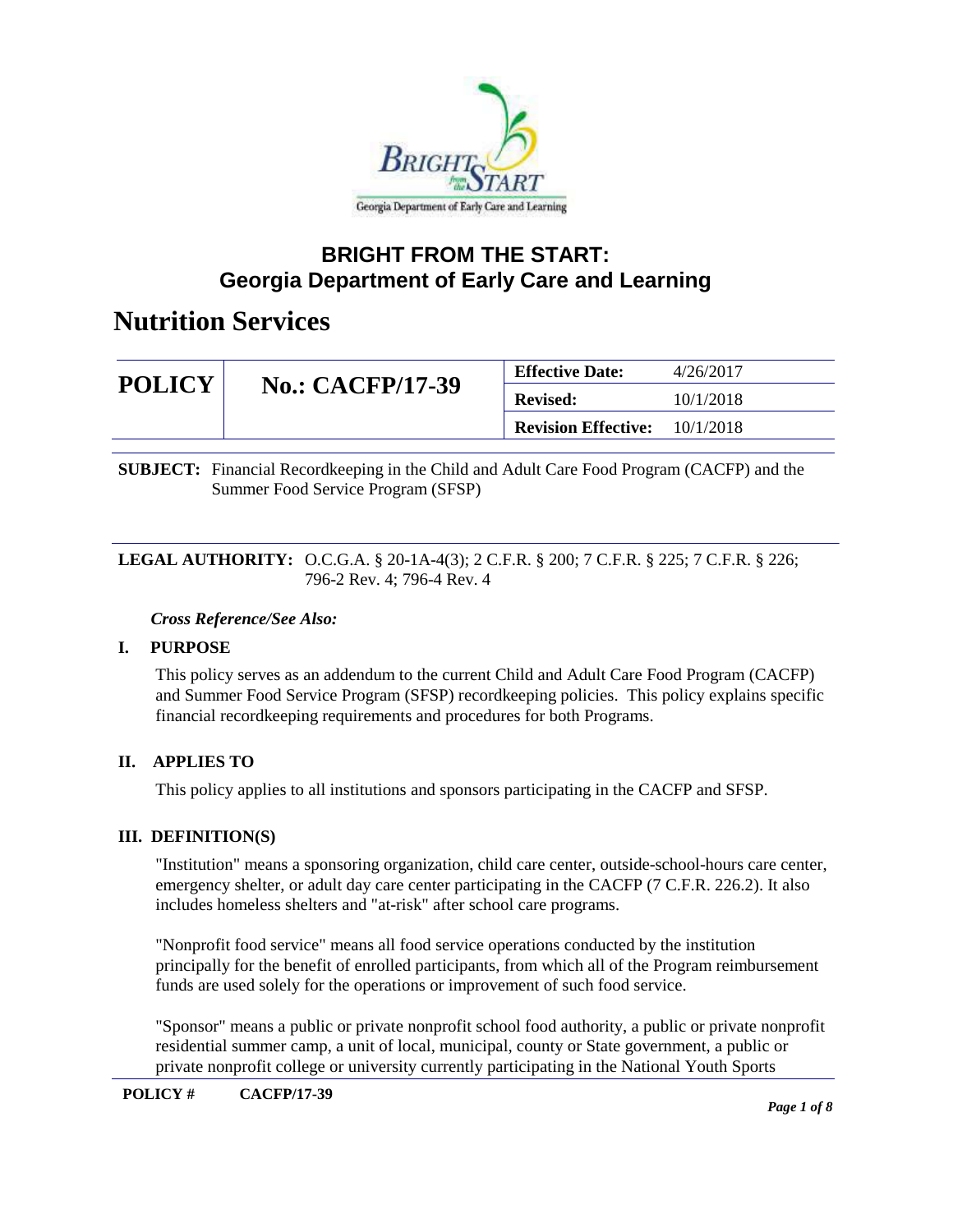| <b>POLICY</b> |                         | <b>Effective Date:</b>     | 4/26/2017 |
|---------------|-------------------------|----------------------------|-----------|
|               | <b>No.: CACFP/17-39</b> | <b>Revised:</b>            | 10/1/2018 |
|               |                         | <b>Revision Effective:</b> | 10/1/2018 |

Program (NYSP), or a private nonprofit organization which develops a special summer or other school vacation program providing food service similar to that made available to children during the school year under the National School Lunch and School Breakfast Programs and which is approved to participate in the Program (7 C.F.R. 225.2).

### **IV. POLICY**

In accordance with Federal Regulations, the State's and the other non-Federal entity's financial management systems, including records documenting compliance with Federal statutes, regulations, and the terms and conditions of the Federal award, must be sufficient to permit the preparation of reports required by general and program-specific terms and conditions; and the tracing of funds to a level of expenditures adequate to establish that such funds have been used according to the Federal statutes, regulations, and the terms and conditions of the Federal award [2 C.F.R. 200.302]. Additionally, institutions and sponsors must record the receipt and expenditure of all Program funds, Program income and other income in accordance with U.S. Generally Accepted Accounting Principles (GAAP), FNS Instructions, federal regulations and the State agency financial management system [FNS Instruction 796-2 Rev 4 IX E 3]. Activities including, but not limited to budgeting, accounting, costing standards, management of revenues, management of expenditures, management of property, procurement standards, and fiscal audits all fall under financial management. Records of these activities must be supported by source documents to accurately and completely disclose the sources and application of funds [FNS Instruction 796-4, Rev. 4 VI A].

Whether operating the CACFP or the SFSP, the most common financial recordkeeping requirements for institutions and sponsors include the following:

- Current, complete, and accurate financial records must be maintained;
- The records must support federal Program funds were used for its intended purpose;
- The records must support approved and allowable (reasonable and necessary) Program expenses;
- The records must support all food service operations are conducted principally for the benefit of enrolled participants, of which all of the Program reimbursement funds are used solely for the operation or improvement of that food service;
- Financial tracking must include a separate Program bank account or chart of accounts;
- Records must include, and are not limited to, source documents such as monthly record of cost forms, bank statements, canceled checks, general registries or ledgers, charts of accounts, contracts/agreements, purchase receipts and invoices;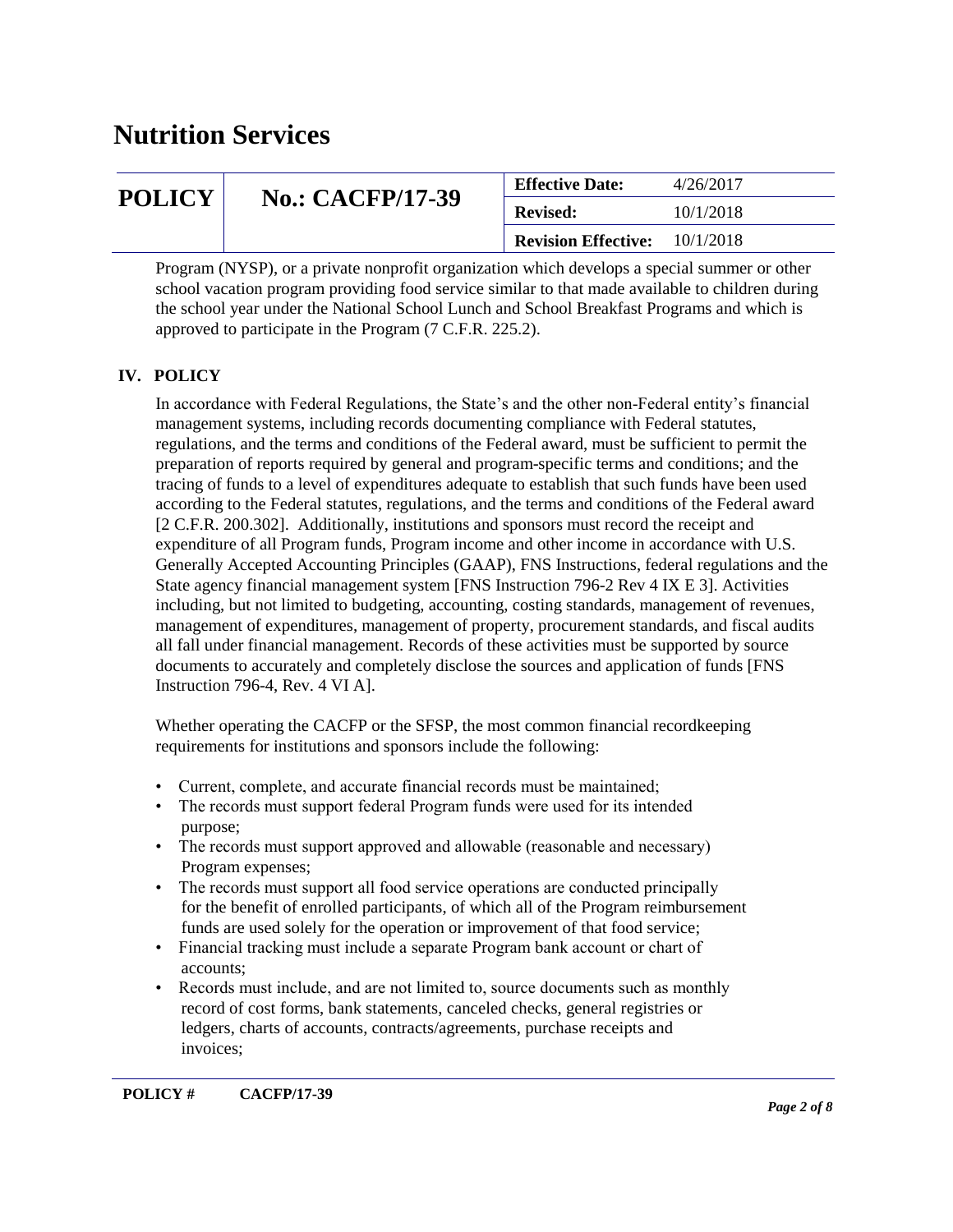|                        |                                                                                                                                                                                                                  | 4/26/2017<br><b>Effective Date:</b> |           |
|------------------------|------------------------------------------------------------------------------------------------------------------------------------------------------------------------------------------------------------------|-------------------------------------|-----------|
| <b>POLICY</b>          | <b>No.: CACFP/17-39</b>                                                                                                                                                                                          | <b>Revised:</b>                     | 10/1/2018 |
|                        |                                                                                                                                                                                                                  | <b>Revision Effective:</b>          | 10/1/2018 |
| $\bullet$<br>$\bullet$ | All labor costs charged to the CACFP, whether allowable or generally allowable,<br>must be fully disclosed.<br>Documentation must be made available establishing the use and approval of<br>excessive funds; and |                                     |           |

• The records must be available immediately upon request for review by DECAL, USDA, or any of their representatives.

To ensure CACFP institutions and SFSP sponsors are in compliance with overall financial management requirements, DECAL conducts Program compliance reviews and financial compliance audits which includes evaluating the institutions/sponsors financial activities and source documents. As part of the review or audit, the compliance examiner will attempt to answer questions similar to the ones listed below. Institutions and sponsors must frequently review these questions and assess if they are meeting the requirements. The list is not all inclusive.

#### SAMPLE COMPLIANCE REVIEW QUESTIONS ON FINANCIAL RECORDKEEPING

• Does the institution/sponsor have a complete and accurate Monthly Record of Costs form or an approved alternate form/method to separate such costs?

- Are all costs charged to the CACFP and/or the SFSP allowable costs?
- Does the institution/sponsor have invoices/receipts to support all financial transactions captured in the general ledger or record management system that establishes what was purchased and charged to the Program?

• Does the institution/sponsor utilize a general ledger or other comprehensive record management system that captures all the financial transactions and/or activities conducted for the institution's/sponsor's food service program? Is the general or financial record management system well organized?

• Did the institution/sponsor obtain DECAL approval, or if necessary, prior approval, specific prior written approval, or FNS approval for all expenses utilizing program funds?

- Are receipts of Program income properly safeguarded, deposited in a timely manner, and properly classified on the institution/sponsor's financial statements?
- Does the institution/sponsor have full oversight over and accountability for all Program assets as evidenced by periodic bank reconciliations?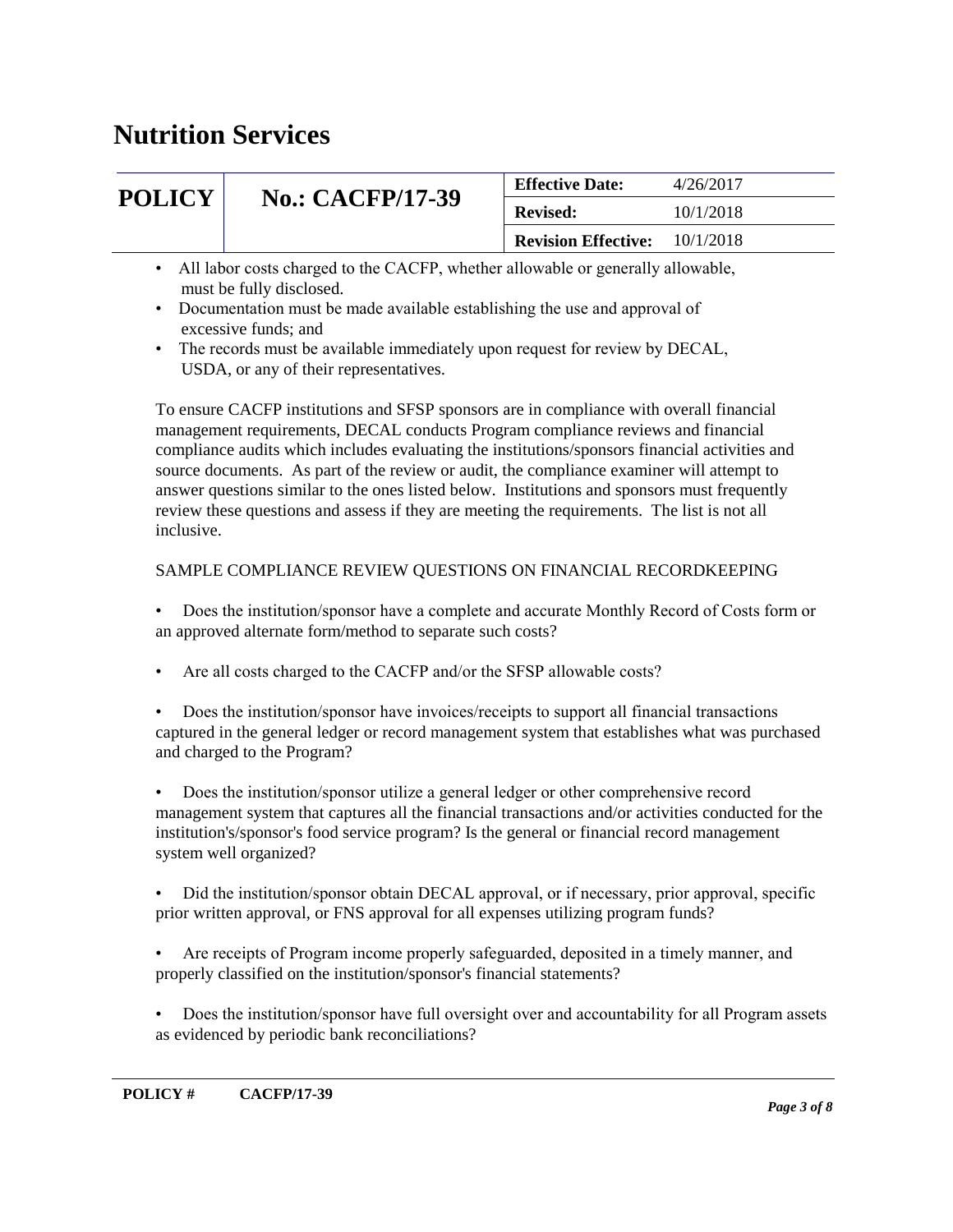| <b>POLICY</b> |                         | <b>Effective Date:</b>     | 4/26/2017 |
|---------------|-------------------------|----------------------------|-----------|
|               | <b>No.: CACFP/17-39</b> | <b>Revised:</b>            | 10/1/2018 |
|               |                         | <b>Revision Effective:</b> | 10/1/2018 |
|               |                         |                            |           |

• Does the institution/sponsor compare actual program expenses against budgeted amounts on a periodic basis, and if necessary, submit adjusted budgets to the State?

• For CACFP sponsoring organizations, is the lesser of either actual allowable administrative costs or 15% of total reimbursement being charged to the CACFP for administrative costs? Are CACFP sponsors accurately tracking, dispersing and documenting payments to its facilities?

• Are shared costs prorated or allocated appropriately so that CACFP and/or the SFSP is charged only for the portion used? If the institution is a multi-Program participant, is there a clear separation of expenses/reimbursement for each Program?

• Does the institution/sponsor fully disclose labor costs for all employees and job functions paid with CACFP and/or SFSP funds?

• Does the institution/sponsor maintain accurate and complete labor documentation (i.e., time and attendance reports, time distribution reports and compensation plan)? Are positions paid with CACFP and/or SFSP funds approved in the Management Plan and Budget Detail? Are costs between all Programs, inclulding costs funded by other non-CACFP/SFSP funding sources, properly allocated?

• Are labor costs consistent with the institution/sponsor's management plan and written compensation policy?

• Is total compensation to employees reasonable for the services rendered? Does total compensation conform to the established compensation policy of the organization and is consistently applied?

• Are the number of staff consistent with the size of the institution/sponsor? If the institution/sponsor is a multi-program participant, is the number of staff consistent with the number of sites?

• Is there documentation on file to support contract work and do invoices match payment made to the contractor?

• Is the institution/sponsor operating a non-profit food service, meaning, all food service operations conducted by the institution principally for the benefit of enrolled participants, from which all of the Program reimbursement funds are used solely for the operations or improvement of such food service?

• Does the institution/sponsor appear to be spending earned reimbursement within the same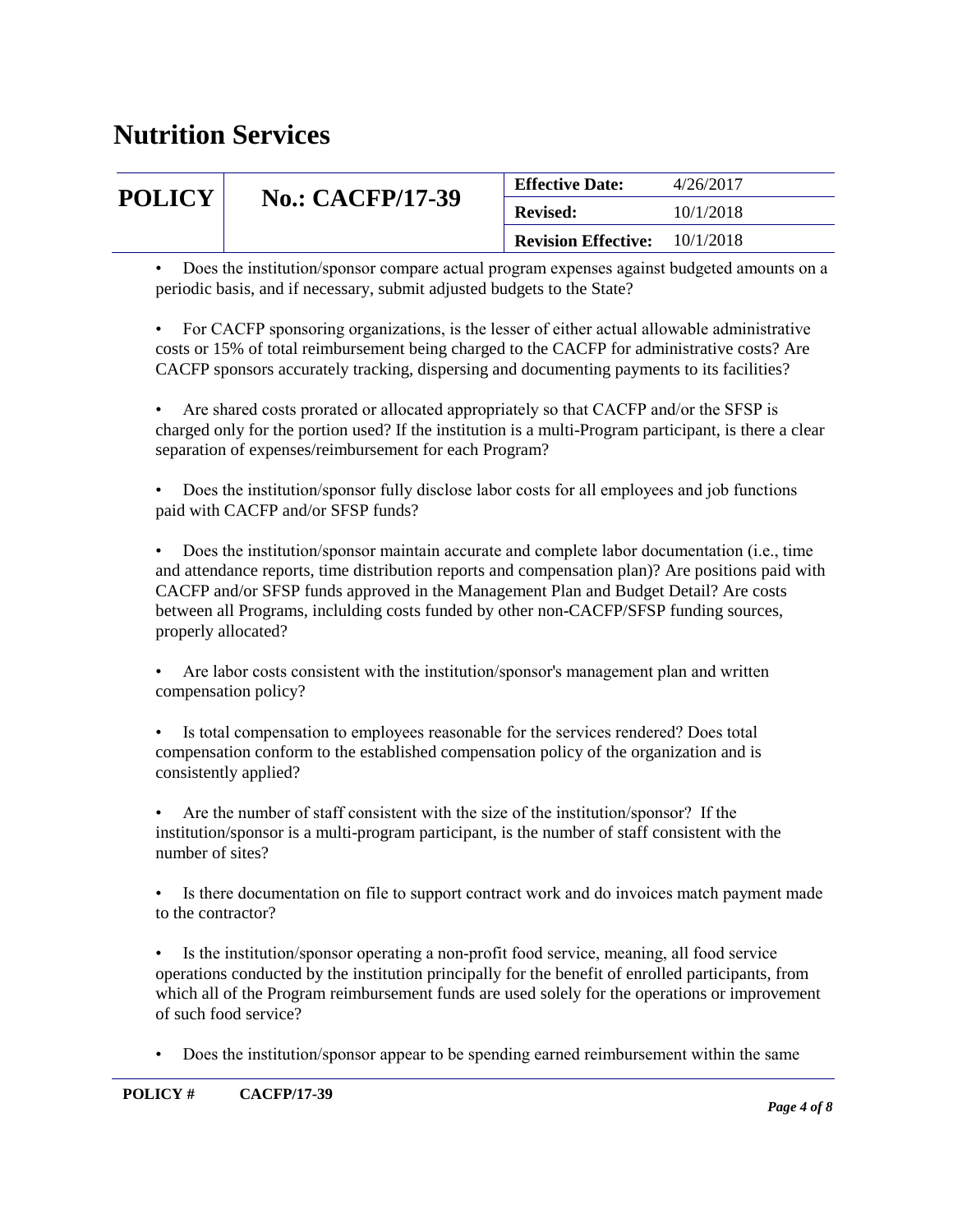| <b>POLICY</b> |                         | <b>Effective Date:</b>     | 4/26/2017 |
|---------------|-------------------------|----------------------------|-----------|
|               | <b>No.: CACFP/17-39</b> | <b>Revised:</b>            | 10/1/2018 |
|               |                         | <b>Revision Effective:</b> | 10/1/2018 |

Program year?

• Is the institution/sponsor preventing accumulation of excess funds by using their Program reimbursement for administrative payments on a first-in-first out basis, meaning, for each reimbursement received, exhaust as much of the reimbursement on allowable costs prior to receiving the next month's reimbursement?

• For CACFP DCH sponsors only: Is the 10% carryover amount accurate and used on allowable costs?

Overall, financial records must be made available in such a manner that allows compliance examiners to easily verify whether the institution/sponsor is appropriately managing Program funds. The following section provides additional policy guidance on areas where DECAL finds the most common financial management violations.

Financial Management and the CACFP/SFSP Budget

Development and approval of the Program budget is established through the institution/sponsor's budget submission process in GA ATLAS. Institutions and sponsors must ensure CACFP and/or SFSP income and expenses are consistent with approved Program budget(s). All costs must be approved by DECAL. Costs not previously approved and/or costs exceeding the approved budget amount may potentially be cited as disallowed costs. Note: If a budget line item/cost category (either operating or administrative) increases by 20% or more, this increase will require an amendment to the budget detail. If the increased cost is a generally allowable cost the institution/sponsor will be cited, but the cost will not be disallowed if the required amendment is not made. Costs requiring prior approval or specific prior written approval that increase by more than 20% will be disallowed if the required amendment is not made.

Separation of Costs Records per Program for Multiple-Program Organization

With regard to organizations operating both the CACFP and the SFSP, all records must be maintained separately because claims are filed separately. For the sake of an institution's/sponsor's financial recordkeeping, records must be maintained specific to the Program. This means, for example, the institution would maintain two separate sets of records, one for CACFP and the other for SFSP. Records must be maintained in a manner that clearly defines monthly and fiscal year revenue and expenditures and all documentation to support costs charged to the Program.

The Program budget is a major source compliance examiners will use to determine how program costs are being allocated between programs, as well as per cost category where activities may be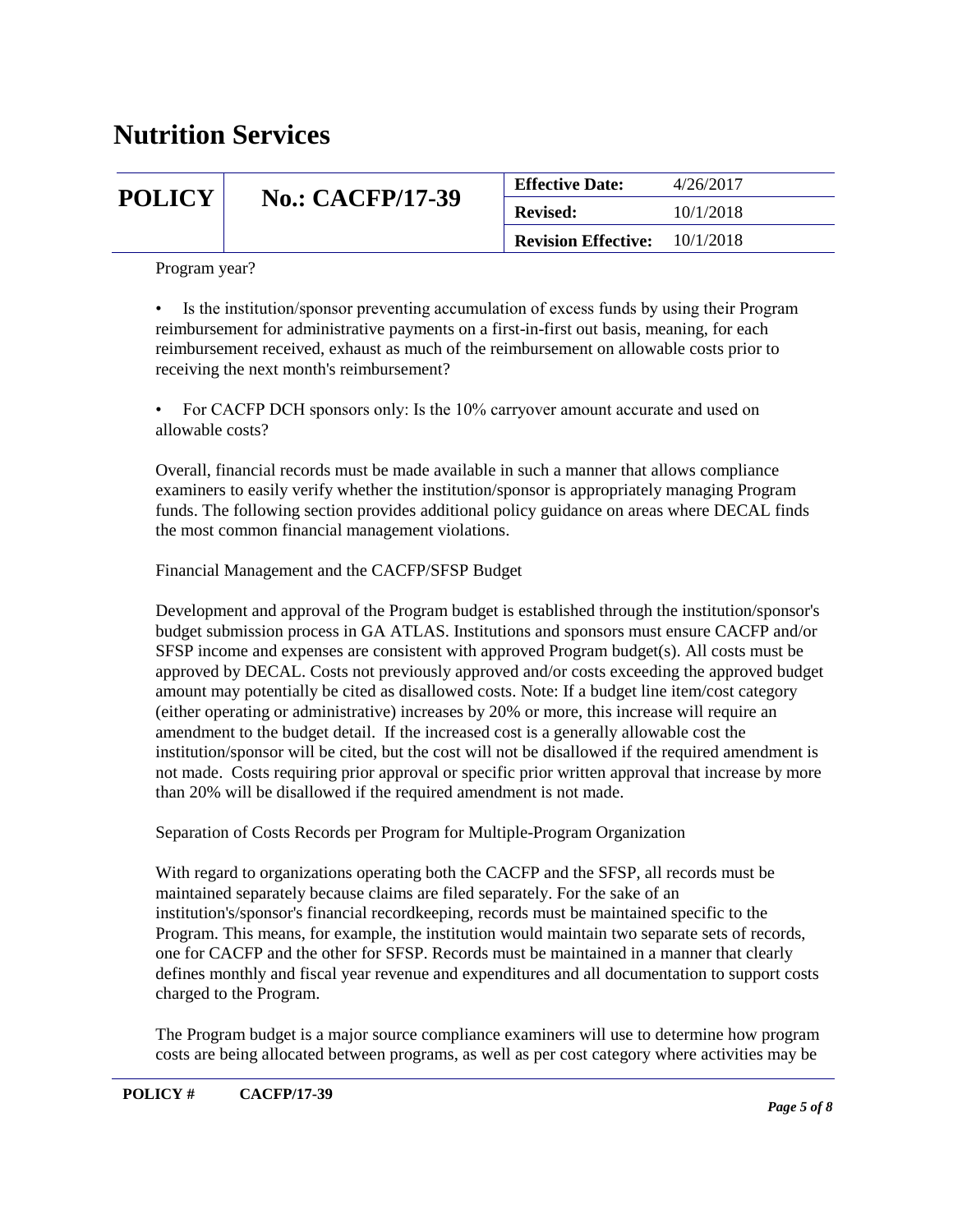| <b>POLICY</b> |                         | <b>Effective Date:</b>     | 4/26/2017 |
|---------------|-------------------------|----------------------------|-----------|
|               | <b>No.: CACFP/17-39</b> | <b>Revised:</b>            | 10/1/2018 |
|               |                         | <b>Revision Effective:</b> | 10/1/2018 |

shared between CACFP/SFSP and non-Program activities (other funds costs). Institutions and sponsors must ensure shared costs are well defined and appropriately allocated. This practice is also required for Sponsors of both Day Care Homes and Centers. Although the current budget detail in ATLAS highlights only CACFP, SFSP and Other Funds Costs (non-Program), sponsors must maintain a well-documented cost allocation plan that provides further distinction of CACFP costs between Homes and Centers. Below is a sample allocation methodology used to identify the separation of costs under the Labor and Benefits cost category for ABC Childcare. ABC Childcare is a SFSP Sponsor and is also a CACFP Sponsor of both centers and homes.

ABC Childcare Allocation Methodology (SFSP; CACFP Centers and Homes)

- Labor and Benefits: Total annual costs charged to the CACFP = \$300,000.00
- Break-down of cost per program: CACFP - \$240,000.00 (80%); SFSP - \$60,000.00 (20%); Other funds (0%) =  $100\%$
- Further break-down per CACFP \$240,000.00 (80%): Centers (Admin) -  $$200,000.00$  (67%); DCH -  $$40,000.00$  (13%) = 80%

Similar to the example illustrated above, institutions must ensure complete cost allocation is documented and available upon review. Source documentation must also be made available to justify costs and cost allocation. Source documents would include, but are not limited to, time sheets, time distribution reports, payroll records and the compensation plan. These documents must reconcile to the Sponsor's cost allocation plan and/or staff distribution worksheet.

Use of a Separate Program Account vs. a Commingled Account

Institutions and sponsors may maintain a separate Program account or a commingled account for the receipt and distribution of SFSP and/or CACFP funds. However, in order to more easily track SFSP and/or CACFP expenditures, DECAL widely encourages institutions and/or sponsors maintain a separate Program account when managing Program funds. If the institution is operating both the CACFP and SFSP, separate accounts for each Program are encouraged. If a commingled account is used, a chart of account and general ledger must be used. For example, the organization must use an accounting system that separates food service program expenses and revenues from expenses and revenues from other federal or non-federal programs operated by the organization. Under a cost allocation plan, each program would have its own accounting program code/identifier (e.g., 01-Corporate; 02-CACFP; 03-DCH; 04-SFSP; 05-CAPS). Additional codes are used to further identify specific classifications and expenses (e.g., Compensation costs-010; CACFP Program-02; Professional Empoloyee-200; therefore, the code tracking the CACFP menu monitor's salary is: 010-02-210 - a professional employee who works full-time for the CACFP). A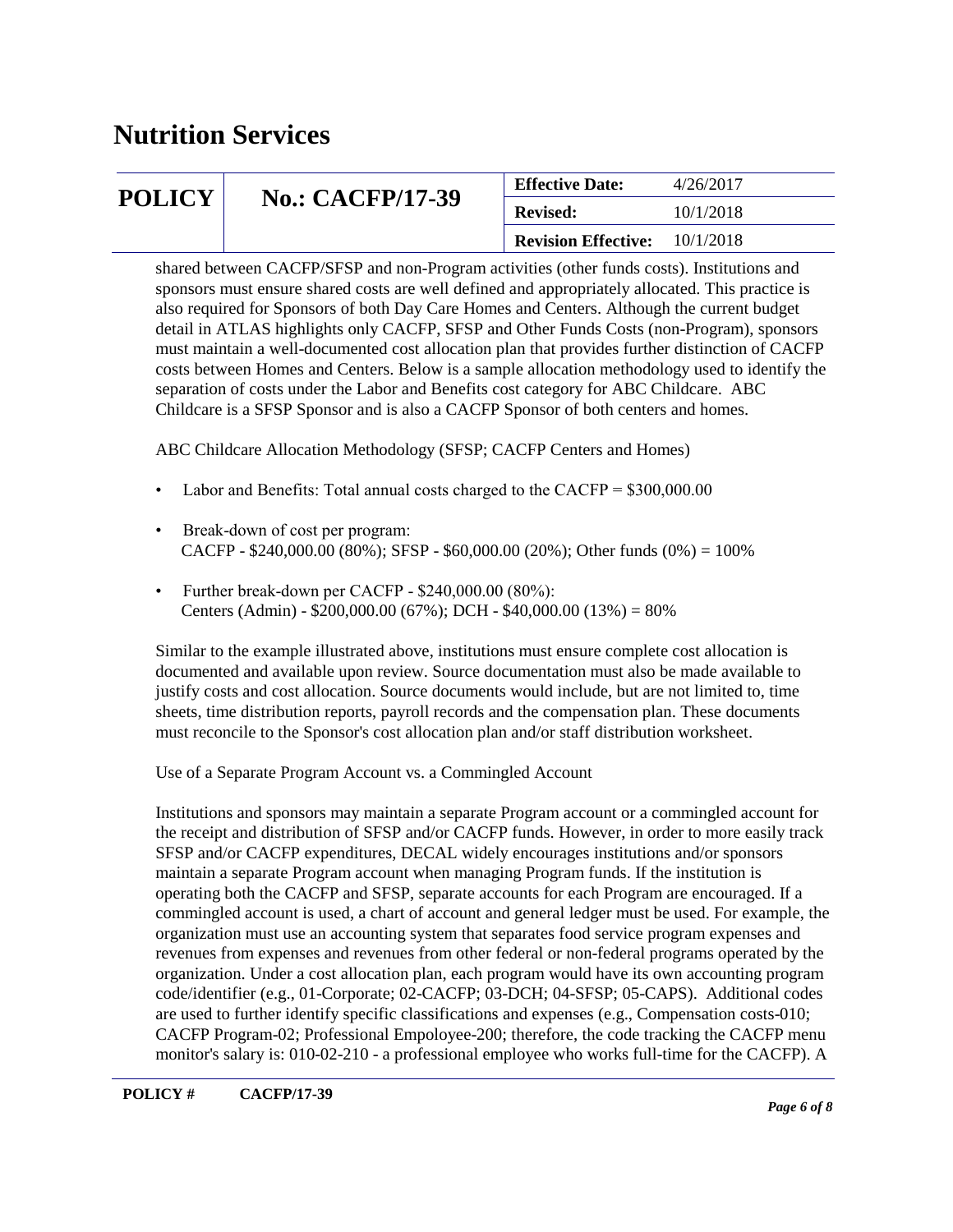| <b>POLICY</b> |                         | <b>Effective Date:</b>     | 4/26/2017 |
|---------------|-------------------------|----------------------------|-----------|
|               | <b>No.: CACFP/17-39</b> | <b>Revised:</b>            | 10/1/2018 |
|               |                         | <b>Revision Effective:</b> | 10/1/2018 |

general ledger would contain accounts for recording all federal and non-federal transactions relating to the organization's total assets, liabilities, owner's equity, income and expenses.

Use of separate CACFP and SFSP accounts allows institutions and sponsors to enhance management and organization of Program funds and to avoid mismanagement or improper use of funds. Additionally, managing the program from a separate account and maintaining complete and accurate records of all deposits, withdrawals, and transfers from that separate account would avoid review or audit by DECAL of an institution's and/or sponsor's personal accounts or other accounts unrelated to the Program. However, if Program funds are transferred from a separate a SFSP and/or CACFP account to a personal or other account unrelated to the Program, that personal account or other account unrelated to the CACFP or SFSP would be subject to review or audit by USDA, DECAL, and/or its agents.

Simply opening a CACFP or SFSP bank account does not entirely satisfy DECAL's request to maintain a separate Program account. Institutions and sponsors must ensure once the Program account is established, all Program related transactions (debits and credits) must occur in this account and all Program accounting records and transactions must be segregated from all other non-Program accounts and activities. Any transfers that come from the designated Program account must be easily tracked back to the Program account and must be clearly noted in general registries, journal entries, ledgers and a chart of accounts. Most important, CACFP and SFSP funds must only be used for allowable Program-related costs.

Records Access, Location and Retention

DECAL's policies CACFP 2-18 and SFSP 03-5 (Recordkeeping Requirements), highly emphasized that CACFP institutions and SFSP sponsors participating in their respective programs are required to maintain all records relating to Program administration, financial responsibility and operation. These records must be maintained at the location indicated in the institution's/sponsor's online application for the current year plus a period of three years after the date of submission of the final claim for the fiscal year to which they pertain.

The requested CACFP and/or SFSP financial records will only be accepted and reviewed if received by DECAL immediately upon request and retrieved from the location indicated in the online application. The immediate availability of requested Program records ensures the integrity of the institution's/sponsor's record maintenance system and eliminates the possibility of errors, improper revisions, and alterations to the records. Failure to maintain financial records or to make records available upon request, in accordance with Federal Regulations or DECAL policy, shall result in a review finding, as well as a cost disallowance for the period the records cover and/or the institution/sponsor being declared seriously deficient.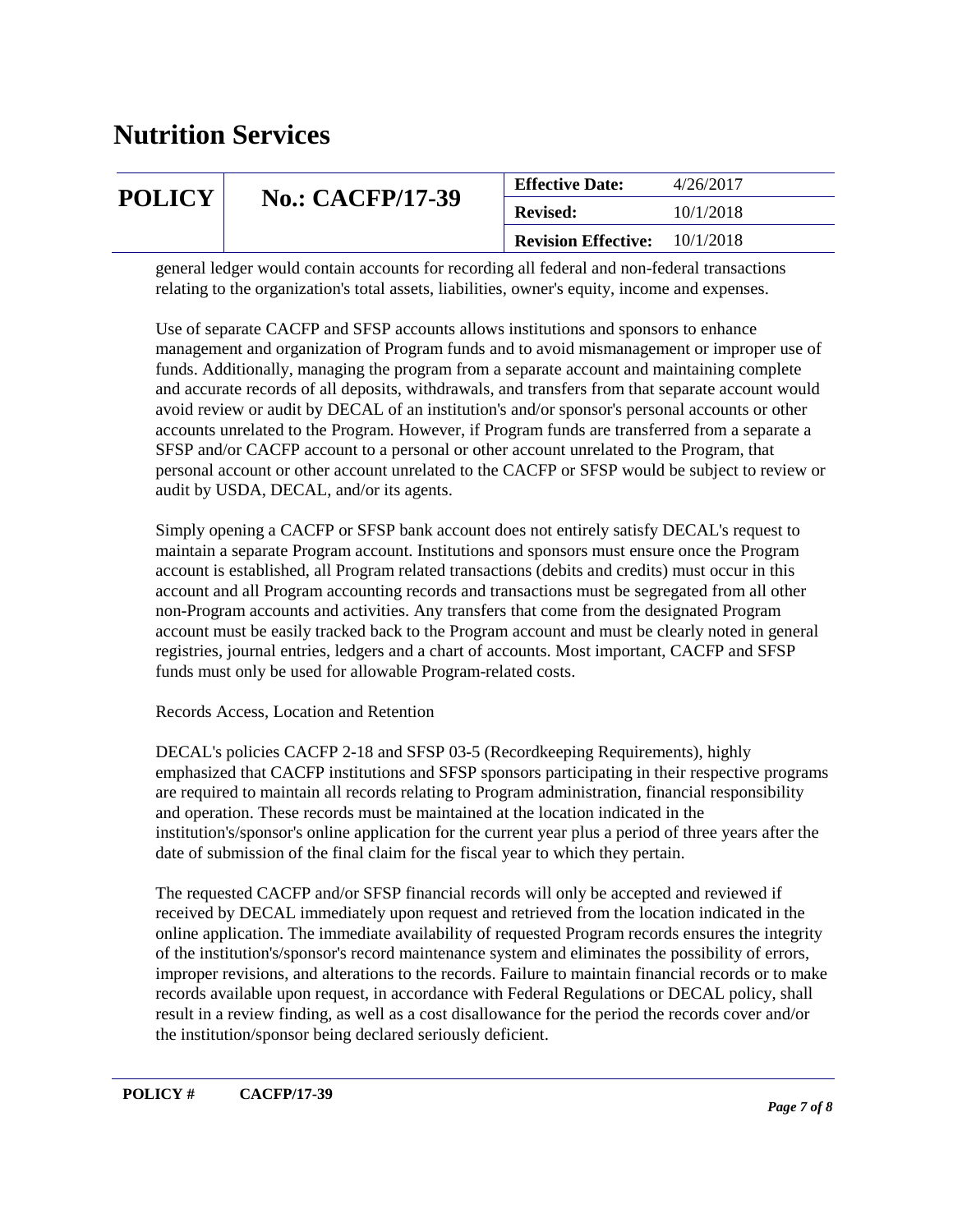| <b>POLICY</b> |                         | <b>Effective Date:</b>     | 4/26/2017 |
|---------------|-------------------------|----------------------------|-----------|
|               | <b>No.: CACFP/17-39</b> | <b>Revised:</b>            | 10/1/2018 |
|               |                         | <b>Revision Effective:</b> | 10/1/2018 |

#### **V. PROCEDURE(S)**

The Financial Recordkeeping Checklist

Attached to this guidance is a CACFP & SFSP Financial Recordkeeping Checklist to assist CACFP institutions and SFSP sponsors with maintaining financial records. Since required financial management practices are similar for both Programs, the checklist is one document designed to serve both Programs. Information used to create the checklist was gathered from DECAL's Budget Guidance Manual, 2 C.F.R. 200, 7 C.F.R. 226, 7 C.F.R. 225, Financial Management Instructions 796-2 Rev. 4 (CACFP) and 796-4 Rev. 4 (SFSP), GA ATLAS, and State policy guidance. The checklist begins with an overview of the most common required financial documents, provides a list of key terms to remember (based upon common financial management findings), and a comprehensive list of required records per budget cost category.

Note: This document serves as an additional resource to improve institution and sponsors financial management practices. This document is not all inclusive and must not be used to replace any Federal or State regulation, policy and/or policy memorandum regarding financial management.

#### **VI. COMMENT(S)**

For questions concerning this policy, please contact the Policy Administrator at 404-651-8193.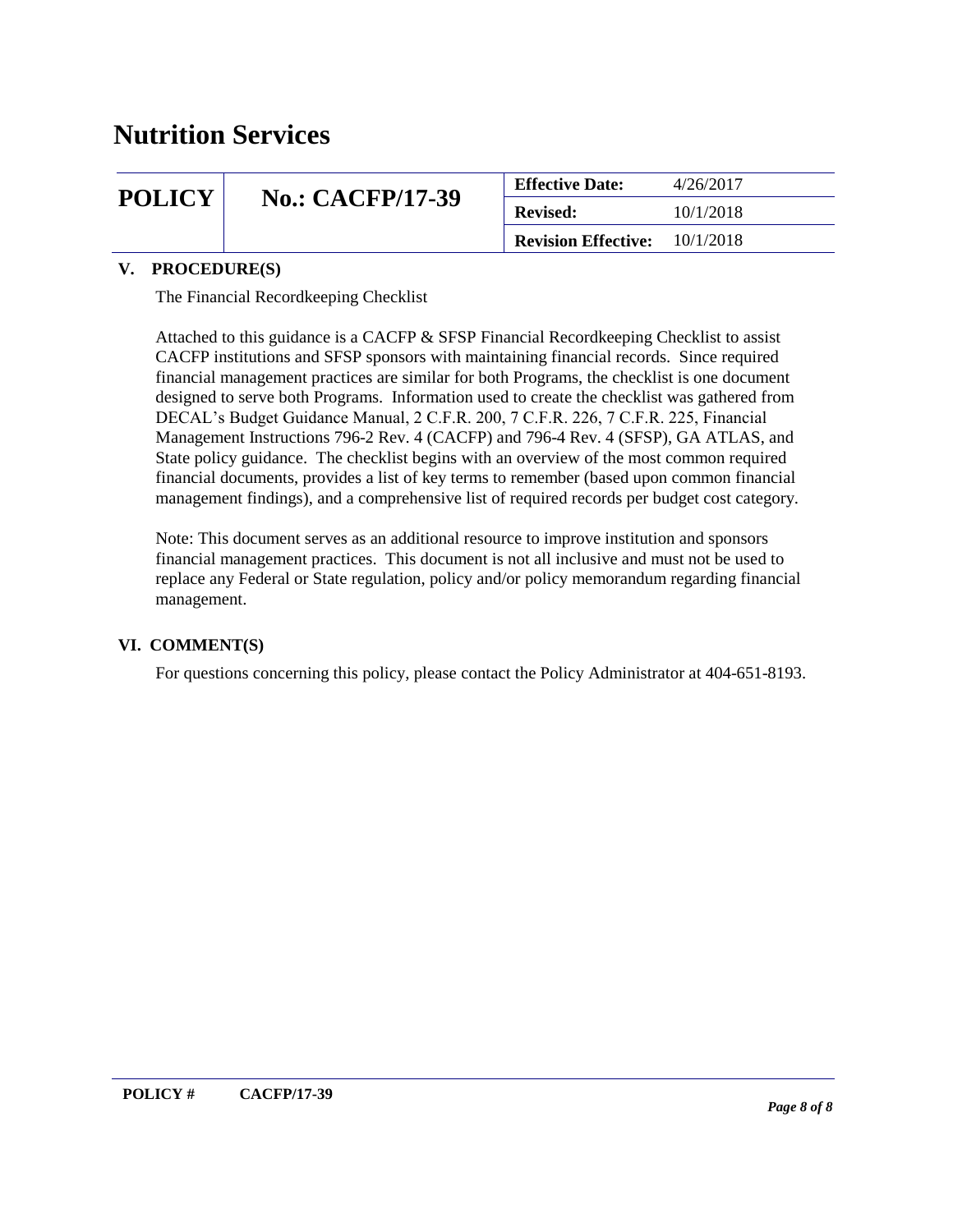### **Child and Adult Care Food Program (CACFP) and Summer Food Service Program (SFSP) Financial Recordkeeping Checklist**

### ➢ **Step 1: Overview of Financial Documents that Must Be Available for Review**

| <b>Types of Financial Records</b> |                                |   | <b>Key Terms to Remember</b>                                                                                                          |
|-----------------------------------|--------------------------------|---|---------------------------------------------------------------------------------------------------------------------------------------|
| $\Box$                            | <b>Balance sheet</b>           | ☑ | <b>Accounting Terms:</b>                                                                                                              |
| □                                 | <b>Bank statements</b>         |   | Cash System: Recognizes revenues and costs when cash is received and bills are paid.<br>❏                                             |
| $\Box$                            | Bank deposit slips             |   | Accrual System: Recognizes revenues when earned and costs when incurred and uses payable and receivables.<br>$\Box$                   |
| $\Box$                            | Cancelled checks               |   | Modified Accrual System: Certain expenses are reported on an accrual basis.<br>$\Box$                                                 |
| $\Box$                            | Detailed Program budget        |   | Chart of Accounts: Listing of all accounts available for use in an individual accounting system.<br>$\Box$                            |
|                                   | (completed GA ATLAS and        |   | General Journal: Book of original entry with account numbers and transaction amounts.<br>$\Box$                                       |
|                                   | approved by DECAL)             |   | General Ledger: book of final entry or each account in the journal.<br>$\Box$                                                         |
| $\Box$                            | Documentation of accounting    |   |                                                                                                                                       |
|                                   | system:                        | ☑ | <b>Allocation Methodology/Shared Costs:</b>                                                                                           |
|                                   | - Cash,                        |   | The portion of shared costs identified as CACFP costs; or<br>$\Box$                                                                   |
|                                   | - accrual, or                  |   | The portion of shared costs identified as SFSP costs.<br>$\Box$                                                                       |
|                                   | - modified accrual system.     |   | Per each Program, when a cost benefits two or more cost objectives, the cost must be allocated or distributed among them<br>$\Box$    |
| $\Box$                            | Financial tracking system      |   | proportionate with the benefit each received from the cost. Allocation is necessary because it identifies the portion of the cost     |
| $\Box$                            | For co-mingled Program         |   | that has or will benefit the CACFP nonprofit food service. An allowable cost can be charged to the nonprofit food service             |
|                                   | accounts:                      |   | account as an indirect cost with appropriate documentation (e.g., Cook's labor = 10/40 hours working on CACFP; 20/40                  |
|                                   | - Method of separation (i.e.,  |   | hours working on SFSP; 10 hours on non-Program activities. Allocation Methodology = 25% charged to CACFP; 50%                         |
|                                   | independent account codes)     |   | charged to SFSP; 25% charge to non-Program funds out of a 40 hour work week.                                                          |
|                                   | - Approved allocation plan for |   |                                                                                                                                       |
|                                   | shared costs                   | ☑ | <b>Allowable Cost:</b>                                                                                                                |
| $\Box$                            | General journal                |   | Must be approved by DECAL.<br>$\Box$                                                                                                  |
| $\Box$                            | General ledger/check register  |   | Are reasonable (generally accepted as sound business practices; considered prudent by the organization and public at large;<br>$\Box$ |
| $\Box$                            | Monthly record of cost form    |   | and are properly procured).                                                                                                           |
|                                   | OR monthly record of           |   | Are Necessary (supports CACFP/SFSP activity or function and fulfils regulatory requirements).                                         |
|                                   | operating costs AND monthly    |   | Refer to DECAL's Budget Guidance Manual for a comprehensive description of allowable costs ("Accounting for All<br>$\Box$             |
|                                   | record of administrative costs |   | Costs/Eligibility of Costs (Rules for All Costs), p.11).                                                                              |
| $\Box$                            | Office space/rental/lease,     |   |                                                                                                                                       |
|                                   | equipment rental/lease         | ☑ | <b>Compensation Plan:</b>                                                                                                             |
|                                   | agreements                     |   | A required document for institutions and sponsors to establish and maintain if charging salaries and wages to the CACFP               |
| $\Box$                            | <b>Procurement documents:</b>  |   | and/or SFSP [See DECAL Policy Memorandum, Guidance for Establishing a Written Compensation Plan, October 1, 2017].                    |
|                                   | ☑ Procurement Checklist        |   | Illustrates how the organization incorporates employee compensation into its overall business practices. The organization's<br>$\Box$ |
|                                   | (Attachment R)                 |   | compensation plan must demonstrate how employee compensation is consistently applied throughout the organization and                  |
|                                   | Press release<br>☑             |   | for all its activities, whether Program or non-Program related.                                                                       |
|                                   | IFB or other solicitation<br>☑ |   |                                                                                                                                       |
|                                   | document                       | ☑ | <b>Financial Management System:</b>                                                                                                   |
|                                   | Proof of bid opening<br>☑      |   | An adequate financial management system and internal controls must be in place to accurately track and record all sources<br>$\Box$   |
|                                   | <b>Discussion</b>              |   | of CACFP and/or SFSP income and expenses.                                                                                             |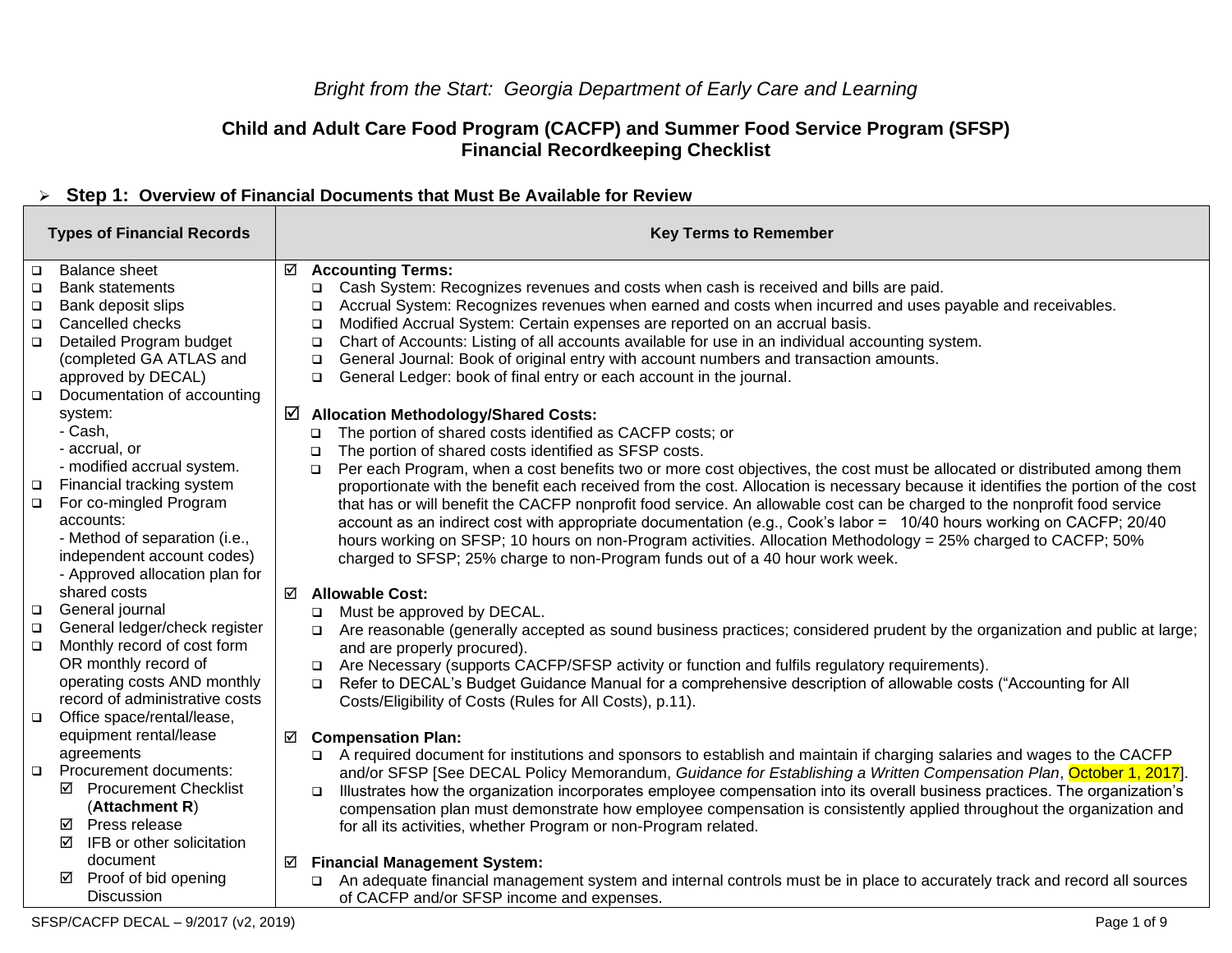|        | ☑    | Proof of special approval,   |   | The financial tracking system is useful to reconcile all program expenditures to the institution's approved budget.<br>$\Box$        |
|--------|------|------------------------------|---|--------------------------------------------------------------------------------------------------------------------------------------|
|        |      | if applicable                |   |                                                                                                                                      |
|        | ☑    | Signed, executed             |   |                                                                                                                                      |
|        |      | contract                     | ☑ | <b>Maintaining Separate or Comingle Accounts:</b>                                                                                    |
|        | ☑    | Small purchase form          |   | Refer to CACFP – See DECAL Policy CACFP 02-23 - Maintaining the Integrity of CACFP Funds in a Separate or Comingled                  |
|        | ☑    | Receipts (purchase           |   | Account.                                                                                                                             |
|        |      | receipts)/invoices           |   | Refer to SFSP – See DECAL Policy CACFP 03-8 - Maintaining the Integrity of SFSP of Separate or Commingled Accounts<br>$\Box$         |
|        |      | Written procurement          |   | for SFSP Funds.                                                                                                                      |
|        |      | policy with procurement      |   | $\boxtimes$ Procurement:                                                                                                             |
|        |      | procedures                   |   | Any cost per line item at or exceeding the Small Purchase Threshold of \$250,000 must execute formal procurement<br>$\Box$           |
| $\Box$ |      | Profit/loss statement        |   | procedures (e.g., sealed bids, RFP, non-competitive proposals (sole source)).                                                        |
| $\Box$ |      | Program bank account         |   | Food costs below the Small Purchase Threshold of \$250,000 must execute informal procurement procedures (e.g., micro<br>$\Box$       |
| $\Box$ |      | Service contracts/agreements |   | purchase, small purchase form).                                                                                                      |
| $\Box$ |      | Statement of bank transfers  |   | A one-time transaction or pre-determined aggregate cost, that fall below the micro-purchase threshold of \$10,000 must use<br>$\Box$ |
| $\Box$ |      | Written labor compensation   |   | micro-purchase procedures, minimal documentation is required.                                                                        |
|        | plan |                              |   | A written procurement policy with procurement procedures must be maintained by all CACFP and SFSP participants (See<br>$\Box$        |
|        |      |                              |   | <b>DECAL Procurement Manual).</b>                                                                                                    |
|        |      |                              | ☑ | <b>CACFP Administrative and Daycare Home Sponsors Only:</b>                                                                          |
|        |      |                              |   | Sponsors of affiliated and unaffiliated centers and sponsors of day care homes must disperse earned reimbursement to their<br>□      |
|        |      |                              |   | centers and/or day care homes within five (5) working days of receipt from DECAL.                                                    |
|        |      |                              |   | Sponsors must maintain a detailed log of all payment transactions. These records must:                                               |
|        |      |                              |   | be sufficiently descriptive to document by date, the amount of every payment requested or made to each sponsored                     |
|        |      |                              |   | center or day care home;                                                                                                             |
|        |      |                              |   | explain all differences between requested and paid amounts;                                                                          |
|        |      |                              |   | confirm all funds requested on behalf of each sponsored center or day care home were disbursed to that specific                      |
|        |      |                              |   | sponsored center or day care home within the five day time requirements;                                                             |
|        |      |                              |   | Include items #a. through #j. in accordance with the FNS Instruction 796-2 Rev.4 (XI E 2).                                           |
|        |      |                              |   |                                                                                                                                      |

### ➢ **Step 2: List all costs charged to the Program, per month, on the Monthly Record of Cost Form. The form must be accompanied by the required financial records.**

### ➢ **Step 3: List of Required Financial Records (source documents) per Budget Cost Category**

| <b>Budget Cost Category</b>      | <b>Corresponding Subcategories</b>                                                                 | <b>Common Types of Financial</b><br><b>Records to Maintain for Each</b><br>Cost:<br>圎                                                                             | Recommended Filing System for these Cost Records: $\Box$<br>Create a separate folder for the fiscal year. Within the folder,<br>create separate sections for each claim month, methodology<br>allocations and applicable contracts.                                                          |  |
|----------------------------------|----------------------------------------------------------------------------------------------------|-------------------------------------------------------------------------------------------------------------------------------------------------------------------|----------------------------------------------------------------------------------------------------------------------------------------------------------------------------------------------------------------------------------------------------------------------------------------------|--|
| <b>Food Costs</b><br>(Operating) | <b>Food Cost</b><br>$\Box$<br><b>Contracted Food Costs</b><br>(FSMC or Vendor)<br>□ Food Purchases | Receipts/invoices<br>FSMC agreement or contract<br>☑<br>Menu/production records<br>☑<br>(production records are not<br>required)<br>Bank statements and cancelled | Indicate all payment amounts on the Monthly Record of Cost<br>☑<br>Form (or an approved alternate form/method to separate<br>Program costs).<br>Attach all receipts, invoices, cancelled checks, bank<br>☑<br>statements and allocation methodologies to the Monthly<br>Record of Cost Form. |  |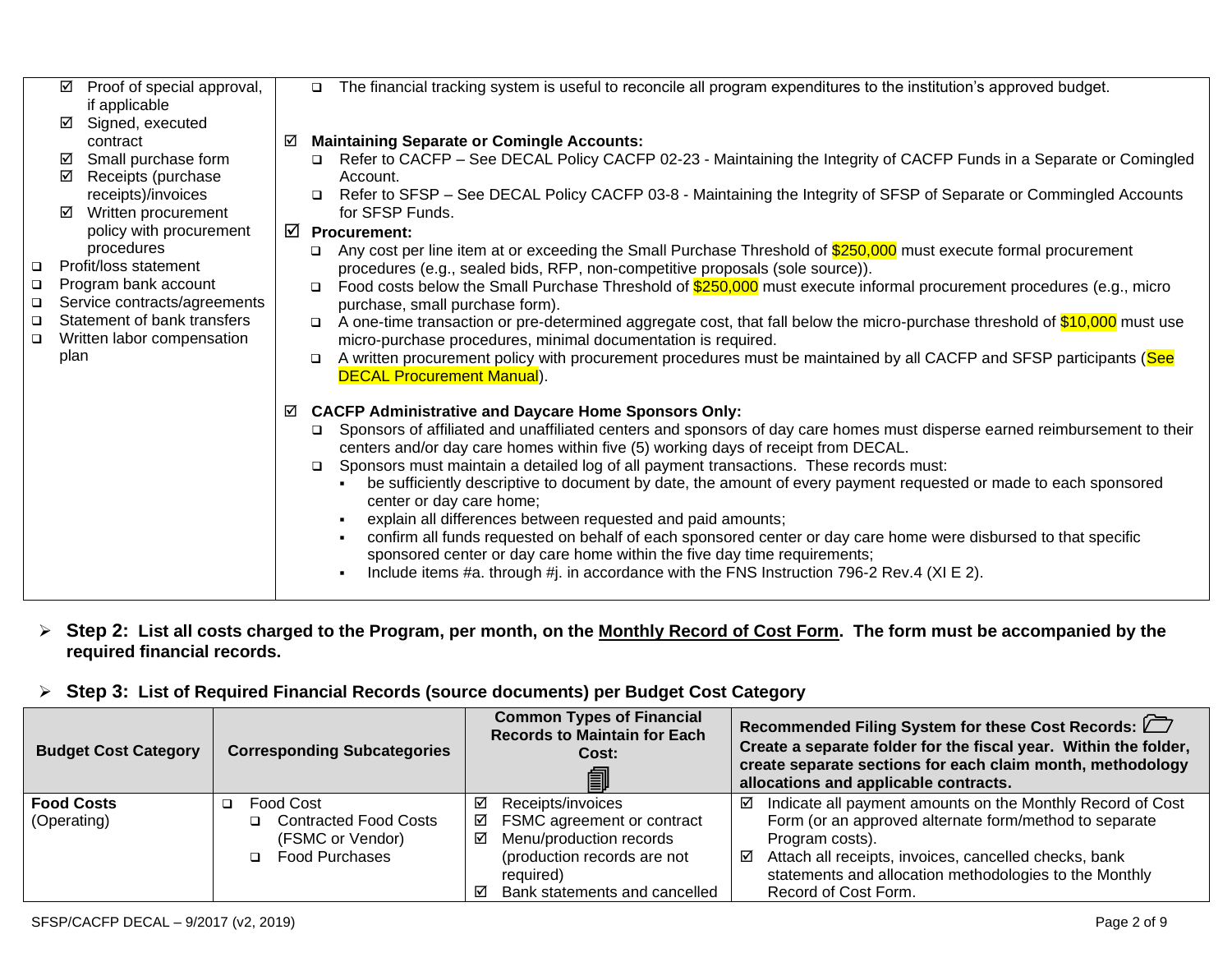|                                                                               |                                                                                                                                                                                                                                                                                      | checks<br>Inventory control sheet:<br>☑<br>(Optional)<br>Allocation methodology<br>☑<br>☑<br>Written procurement<br>policy/procedures<br>☑<br>Procurement documentation:<br>Formal (i.e., IFB and contract)<br>and/or informal procurement<br>documentation (small purchase<br>form)                                                                                                                                                                              | Purchase Receipts should be copied to prevent fading,<br>maintained in an envelope and organized weekly.<br>$\checkmark$ Comments must be entered on receipts from general<br>stores.<br>Unallowed cost items on receipts must be deducted.<br>✓                                                                                                                                                                                                                                                                                                                                                                                                                       |
|-------------------------------------------------------------------------------|--------------------------------------------------------------------------------------------------------------------------------------------------------------------------------------------------------------------------------------------------------------------------------------|-------------------------------------------------------------------------------------------------------------------------------------------------------------------------------------------------------------------------------------------------------------------------------------------------------------------------------------------------------------------------------------------------------------------------------------------------------------------|------------------------------------------------------------------------------------------------------------------------------------------------------------------------------------------------------------------------------------------------------------------------------------------------------------------------------------------------------------------------------------------------------------------------------------------------------------------------------------------------------------------------------------------------------------------------------------------------------------------------------------------------------------------------|
| <b>Non-Food Supplies</b><br>(Operating)                                       | Materials for preparing and<br>$\Box$<br>serving meals to include:<br>paper napkins, straws,<br>dishwashing compounds,<br>disposable serving products,<br>food service cleaning<br>supplies, etc.                                                                                    | Receipts/invoices<br>☑<br>☑<br>Bank statements and cancelled<br>checks<br>☑<br>Written procurement<br>policy/procedures<br>☑<br>Procurement documentation<br>(small purchase form, formal bid<br>documents, contract, etc.)                                                                                                                                                                                                                                       | Indicate all payment amounts on the Monthly Record of Cost<br>Form (or an approved alternate form/method to separate<br>Program costs).<br>Attach all receipts, invoices, cancelled checks, bank<br>statements and allocation methodologies to the Monthly<br>Record of Cost Form.<br>Purchase receipts must be copied to prevent fading,<br>☑<br>maintained in an envelope and organized weekly.<br>$\checkmark$ Comments need to be entered on receipts from general<br>stores.<br>Unallowable cost items on receipts must be deducted.<br>✓<br>Note:<br>When reporting monthly costs for non-food supplies, costs<br>should not exceed more than one month's usage. |
| <b>Facilities and Space</b><br><b>Costs (Operating vs.</b><br>Administrative) | □ Kitchen/Serving Area or<br>Office Space<br>Rental/Lease<br>□<br>Kitchen/Office Space<br><b>Owned Space</b><br>▫<br>(Depreciation) - for buildings<br>owned by the organization<br>Utilities of Kitchen/Office<br>$\Box$<br>Space<br>Health and safety inspection<br>$\Box$<br>fees | Facility rental/lease agreement<br>☑<br>☑<br>Allocation methodology<br>☑<br>Bank statements and cancelled<br>checks<br>☑<br>Utility bills for kitchen & serving<br>area<br>☑<br>Related-party disclosure form<br>(when applicable)<br>☑<br>Written procurement<br>policy/procedures<br>Procurement documentation<br>☑<br>(small purchase form, formal<br>bid documents, contract, etc.)<br>☑<br>Receipt/invoice for fees paid for<br>health and safety inspection | Indicate the monthly rental/lease amount on the Monthly<br>☑<br>Record of Cost Form (or an approved alternate form/method to<br>separate Program costs).<br>Maintain a copy of the executed (signed and dated) facility<br>rental/lease agreement.<br>Note:<br>Rental/lease agreements and utility bills must be in the<br>А.<br>name of the organization and not an individual.<br>Organizations cannot rent to themselves, but must use the<br>В.<br>depreciation method to allocate and charge costs to the<br>CACFP and/or SFSP.<br>Rental/lease agreement must clearly state whether utilities<br>C.<br>are included in the rental/lease amount or not.           |
| <b>Labor and Benefits</b><br><b>Costs</b>                                     | Kitchen/Meal Prep/Service<br>$\Box$<br>Personnel<br>Site Supervisor (SFSP<br>only)<br>Kitchen Personnel/Cook<br>$\Box$                                                                                                                                                               | ☑<br>Time and attendance report<br>Time distribution report<br>☑<br>Attachments P, 25, or 26<br>☑<br>(SFSP only)<br>Bank statements and cancelled<br>☑                                                                                                                                                                                                                                                                                                            | Indicate all payment amounts on the Monthly Record of Cost<br>☑<br>Form (or an approved alternate form/method to separate<br>Program costs).<br>Group time sheets for one employee for the entire claim<br>month.                                                                                                                                                                                                                                                                                                                                                                                                                                                      |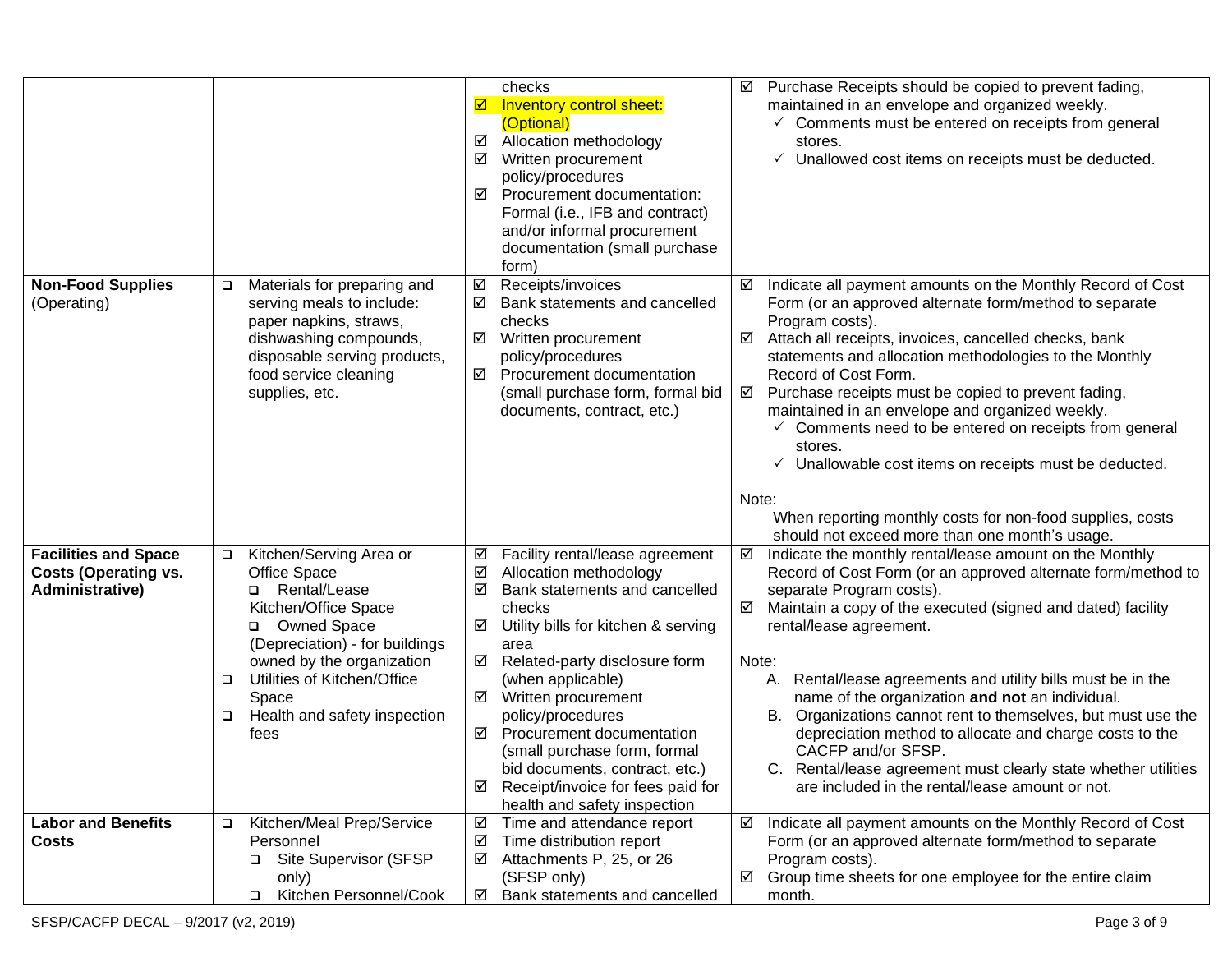|                                  | □           | □<br>□<br>❏<br>❏<br>□ | <b>Drivers</b><br><b>Other Operating</b><br>Personnel<br>Classroom<br>teachers/instructors<br><b>Administrative Personnel</b><br>Administration<br>Bookkeeper/Accountant<br>Monitors<br><b>Clerical Staff</b> | ☑<br>☑<br>☑<br>☑<br>☑ | checks<br>Payroll and payroll tax records<br>and information (i.e., 941, W-2,<br>W-3, 1099)<br>Allocation methodology for<br>those employees that have<br>more than one role in the<br>CACFP and/or SFSP<br>Compensation plan<br>Staff distribution worksheet<br>Related-party disclosure form<br>(when applicable) | ☑<br>☑<br>Note: | $\checkmark$ Payroll information for Site Supervisors (SFSP) can be<br>grouped together.<br>$\checkmark$ Payroll information for the Cook can be grouped together.<br>$\checkmark$ Drivers and Specified "Other" can be grouped together.<br>Attach payroll information for each group.<br>Attach copies cancelled checks with the check number to the<br>Time Sheet.<br>A. All labor documents must be signed by both the staff<br>person and the organization's authorized representative.<br>B. Benefits must be consistent with the organization's<br>compensation package.<br>C. Although employees may perform multiple job functions,<br>there can only be one wage.<br>D. All labor charged to the CACFP and/or SFSP must be fully<br>disclosed whether cost category or line item.<br>E. All labor charged to the CACFP and/or SFSP must be<br>approved in the organization's Budget Detail.<br>F. All labor charged to the CACFP and/or SFSP must be<br>consistent with the organization's Management Plan and<br>Compensation Plan.<br>G. The labor and benefits cost worksheet must include an<br>appropriate and acceptable allocation methodology per job<br>function.<br>H. The compensation plan must include staff title/position, job<br>descriptions, and the organization's staffing plan. For<br>each position, the staffing plan must include: staff/position;<br>job function/activity category; job function/administrative<br>cost vs. operational cost; staff type; and salary/wage<br>funding source (i.e., CACFP, SFSP, or other fund source<br>with allocation methodology).<br>The number of staff must be consistent with the size of the |
|----------------------------------|-------------|-----------------------|---------------------------------------------------------------------------------------------------------------------------------------------------------------------------------------------------------------|-----------------------|---------------------------------------------------------------------------------------------------------------------------------------------------------------------------------------------------------------------------------------------------------------------------------------------------------------------|-----------------|--------------------------------------------------------------------------------------------------------------------------------------------------------------------------------------------------------------------------------------------------------------------------------------------------------------------------------------------------------------------------------------------------------------------------------------------------------------------------------------------------------------------------------------------------------------------------------------------------------------------------------------------------------------------------------------------------------------------------------------------------------------------------------------------------------------------------------------------------------------------------------------------------------------------------------------------------------------------------------------------------------------------------------------------------------------------------------------------------------------------------------------------------------------------------------------------------------------------------------------------------------------------------------------------------------------------------------------------------------------------------------------------------------------------------------------------------------------------------------------------------------------------------------------------------------------------------------------------------------------------------------------------------------------------------|
|                                  |             |                       |                                                                                                                                                                                                               |                       |                                                                                                                                                                                                                                                                                                                     |                 | institution/sponsor. If institution/sponsor has more than<br>one organization, the institution/sponsor must ensure the<br>number of all staff is consistent with the number of sites.<br>Failure to meet the above requirements will result in the<br>disallowance of the entire labor cost for each staff person<br>and repayment to DECAL and/or the organization's food<br>service account.                                                                                                                                                                                                                                                                                                                                                                                                                                                                                                                                                                                                                                                                                                                                                                                                                                                                                                                                                                                                                                                                                                                                                                                                                                                                           |
| <b>Contracted Labor</b><br>Costs | □<br>$\Box$ | services              | Contracted services (non-<br>management responsibilities<br>for the Program)<br>Purchased professional                                                                                                        | ☑<br>☑<br>☑<br>☑<br>☑ | Receipts/invoices<br>Time and attendance report<br>Time distribution report<br>Attachments P, 25 and/or 26<br>(SFSP only)<br>Bank statements and cancelled                                                                                                                                                          | ☑               | Indicate all payment amounts on the Monthly Record of Cost<br>Form (or an approved alternate form/method to separate<br>Program costs).                                                                                                                                                                                                                                                                                                                                                                                                                                                                                                                                                                                                                                                                                                                                                                                                                                                                                                                                                                                                                                                                                                                                                                                                                                                                                                                                                                                                                                                                                                                                  |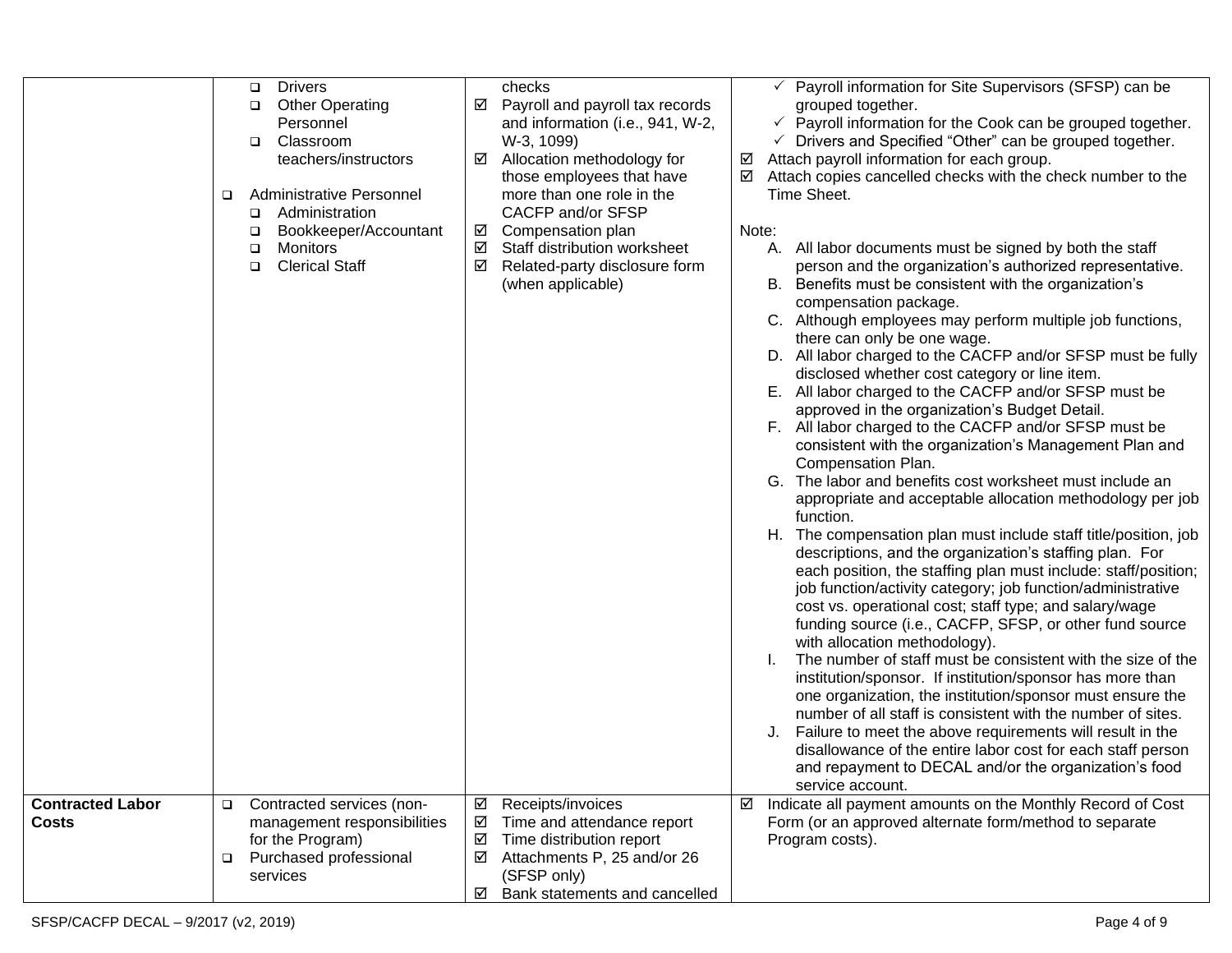|                                         |                                                                                                                                                                                                                                                                                                                                                   | checks<br>☑<br>Payroll and payroll tax<br>information and records<br>☑<br>Allocation methodology for<br>those employees that have<br>more than one role in the<br>CACFP and/or SFSP.<br>Compensation plan<br>☑<br>Contract agreement for<br>☑<br>contracted services<br>Related-party disclosure form<br>☑<br>(when applicable)<br>☑<br>Written procurement<br>policy/procedures<br>Procurement documentation<br>☑<br>(small purchase form, formal<br>bid documents, contract, etc.) |                                                                                                                                                                                                                                                                                                                                                                                                                                                                                                                                                                                                                                                                                   |
|-----------------------------------------|---------------------------------------------------------------------------------------------------------------------------------------------------------------------------------------------------------------------------------------------------------------------------------------------------------------------------------------------------|--------------------------------------------------------------------------------------------------------------------------------------------------------------------------------------------------------------------------------------------------------------------------------------------------------------------------------------------------------------------------------------------------------------------------------------------------------------------------------------|-----------------------------------------------------------------------------------------------------------------------------------------------------------------------------------------------------------------------------------------------------------------------------------------------------------------------------------------------------------------------------------------------------------------------------------------------------------------------------------------------------------------------------------------------------------------------------------------------------------------------------------------------------------------------------------|
| <b>Equipment</b>                        | Personally owned equipment<br>$\Box$<br>of \$5000 or over<br>(Depreciation)<br>Food service equipment<br>❏<br>Equipment (rental/lease)<br>$\Box$                                                                                                                                                                                                  | Equipment rental agreement<br>☑<br>☑<br>Receipts/invoices for equipment<br>purchases<br>Bank statements and cancelled<br>☑<br>checks<br>Allocation methodology<br>☑<br>☑<br>Equipment and depreciation<br>record<br>☑<br>Written procurement<br>policy/procedures<br>Procurement documentation<br>☑<br>(small purchase form, formal<br>bid documents, contract, etc.)                                                                                                                | Indicate the monthly rental/lease amount on the Monthly<br>☑<br>Record of Cost form (or an approved alternate form/method to<br>separate Program costs).<br>Attach receipts/invoices, cancelled checks, bank statements,<br>☑<br>allocation methodologies, and depreciation methodologies to<br>the form.<br>Note:<br>Organizations cannot rent to themselves, but must depreciate<br>the costs and cannot charge the depreciated amount to the<br>CACFP and/or SFSP, but may document costs in financial<br>statements for tax purposes.                                                                                                                                         |
| Supplies -<br><b>Expendable/Durable</b> | Non-food Supplies<br>$\Box$<br><b>Expendable Supplies</b><br>□<br><b>Durable Supplies</b><br>$\Box$<br><b>Examples of Expendable</b><br>Supplies: napkins, plates, plastic<br>ware, plastic gloves, hand wipes,<br>liquid soap, fuel cost when using<br>school buses, etc.<br><b>Examples of Durable supplies:</b><br>pots, pans, flatware, bowls | <b>Inventory Control Sheet:</b><br>☑<br>(Optional)<br>Receipts/invoices<br>☑<br>Bank statements and cancelled<br>☑<br>checks<br>☑ Written procurement<br>policy/procedures<br>☑ Small purchase form                                                                                                                                                                                                                                                                                  | Indicate all amounts on the Monthly Record of Cost Form (or<br>☑<br>an approved alternate form/method to separate Program<br>costs).<br>Small Purchase Documentation form must indicate a minimum<br>☑<br>of two quotes (three preferred) from three reliable<br>vendors/suppliers. The form must be completed in its entirety.<br>CACFP and/or SFSP reimbursement can only be used on<br>costs incurred from the lowest vendor/supplier. All exceptions<br>must be approved by DECAL.<br>☑ Store Purchase Receipts should be maintained in an envelope<br>and organized weekly. Make copies to prevent fading.<br>Note:<br>Clearly identify items without a product description. |
| <b>Cellular Costs</b>                   | Pro-rated costs of cellular<br>$\Box$<br>telephones                                                                                                                                                                                                                                                                                               | Receipts/invoices<br>☑<br>☑<br>Bank statements and cancelled                                                                                                                                                                                                                                                                                                                                                                                                                         | Indicate all amounts on the Monthly Record of Costs Form (or<br>☑<br>an approved alternate form/method to separate Program                                                                                                                                                                                                                                                                                                                                                                                                                                                                                                                                                        |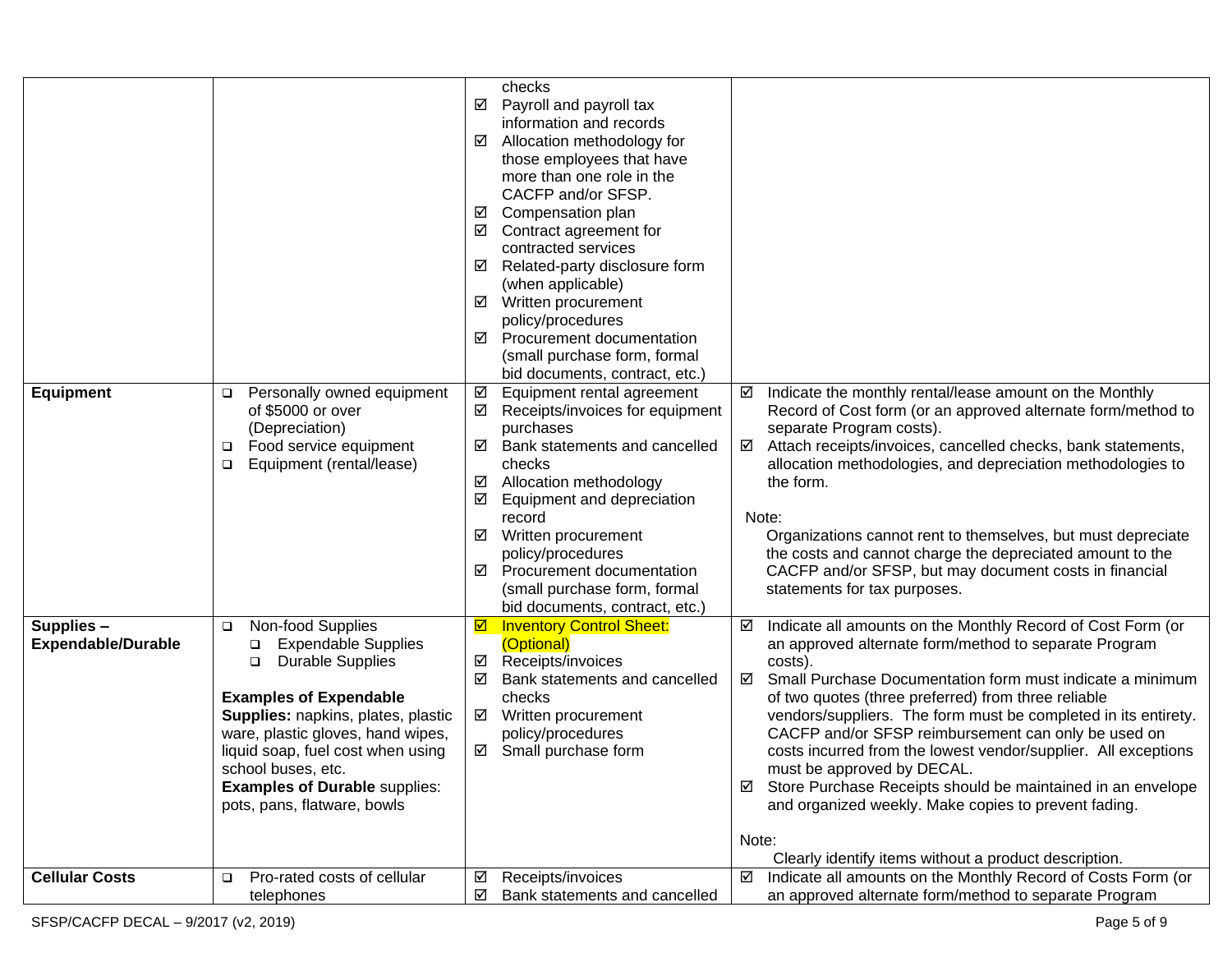|                                                                   | Connectivity costs such as<br>checks<br>$\Box$<br>cellular data plans, mobile<br>☑<br>Allocation methodology<br>hotspots, air cards and<br>☑<br><b>Billing statements</b><br>internet charge                                                                                                                                                                                                                                                                                                     | costs).<br>Note:<br>All equipment must be used for program purposes,<br>А.<br>reasonable cost allocation between program and non-<br>program use, the supplies/services must meet a<br>demonstrated need for efficient and effective<br>administration of the program.<br>B. Cellular costs must be in the name of the organization and<br>not an individual.                                                                                                                                                                                                                                                                                                                                                                                                                                                                                                                                                                                                                                                                                                                                                                                                                                                                                                                                                                                                                                                                                                                                                                                                                                             |
|-------------------------------------------------------------------|--------------------------------------------------------------------------------------------------------------------------------------------------------------------------------------------------------------------------------------------------------------------------------------------------------------------------------------------------------------------------------------------------------------------------------------------------------------------------------------------------|-----------------------------------------------------------------------------------------------------------------------------------------------------------------------------------------------------------------------------------------------------------------------------------------------------------------------------------------------------------------------------------------------------------------------------------------------------------------------------------------------------------------------------------------------------------------------------------------------------------------------------------------------------------------------------------------------------------------------------------------------------------------------------------------------------------------------------------------------------------------------------------------------------------------------------------------------------------------------------------------------------------------------------------------------------------------------------------------------------------------------------------------------------------------------------------------------------------------------------------------------------------------------------------------------------------------------------------------------------------------------------------------------------------------------------------------------------------------------------------------------------------------------------------------------------------------------------------------------------------|
| <b>Communication Costs</b>                                        | Communication related costs:<br>Receipts/invoices<br>☑<br>$\Box$<br>Telephone<br>☑<br>$\Box$<br>checks<br>Telegrams<br>❏<br>Allocation methodology<br>Fax<br>☑<br>◘<br>License fees for<br>☑<br><b>Billing statements</b><br>□<br>electronic software<br>Internet services<br>□<br>Postage<br>□<br>Messenger services<br>□                                                                                                                                                                       | Indicate all amounts on the Monthly Record of Costs Form (or<br>an approved alternate form/method to separate Program<br>Bank statements and cancelled<br>costs).<br>Note:<br>A. These costs must be allocated between CACFP and non-<br>CACFP use if they are shared with other Programs.<br>Communication costs must be in the name of the<br>В.<br>organization and not an individual.                                                                                                                                                                                                                                                                                                                                                                                                                                                                                                                                                                                                                                                                                                                                                                                                                                                                                                                                                                                                                                                                                                                                                                                                                 |
| <b>Travel Costs and</b><br><b>Mileage</b><br><b>Reimbursement</b> | <b>Transportation-Mileage</b><br>☑ Receipts/invoices<br>$\Box$<br>□ Use of personal vehicle to<br>transport meals/children<br>checks<br>to sites<br><b>Transportation Vehicle Rental</b><br>w/odometer readings<br>$\Box$<br>Rental/lease of vehicle to<br>☑<br>□<br>☑<br>transport meals or<br>Vehicle rental/lease<br>children.<br>agreement/contract<br>☑<br><b>CACFP</b><br>☑<br>Gas receipts<br>☑<br>Written procurement<br>policy/procedures<br>Small purchase form<br>☑<br>☑<br>addressed | Indicate all amounts on the Monthly Record of Cost Form (or<br>☑ Bank statements and cancelled<br>an approved alternate form/method to separate Program<br>costs).<br>Organize mileage records for each staff person and indicate<br>☑ Authorized mileage records<br>final payment amounts on the Monthly Record of Costs form.<br>Attach 23 or 24 (SFSP Only)<br>Attach payroll information for each group.<br>☑<br>Attach copies of cancelled checks with the check number to<br>the Mileage Record Form.<br>Rental/lease of vehicle for<br>Attach copies of rental agreement and gas receipts for each<br>attending training, conducting<br>vehicle in date order to the form in date order.<br>monitoring reviews, etc. for the<br>Distinguish between operating costs and administrative costs<br>Note:<br>A. All staff must be paid the same mileage rate. Mileage is<br>only allowable when all other associated expenses are<br>determined allowable.<br>Compensation plan where<br>Mileage records must include the staff person's name,<br>В.<br>dates and times of day for each trip, origin and destination<br>travel reimbursement is<br>of each trip, reason for the trip, number of miles driven to<br>and from the starting point, lodging meal and commercial<br>carrier receipts, and a signature from the staff person and<br>Sponsor Official<br>C. If mileage is paid with CACFP and or SFSP funds, CACFP<br>and/or SFSP reimbursement cannot be used for gas cost<br>when funds are used to reimburse for mileage due to<br>driving a personal vehicle. Mileage can only be claimed |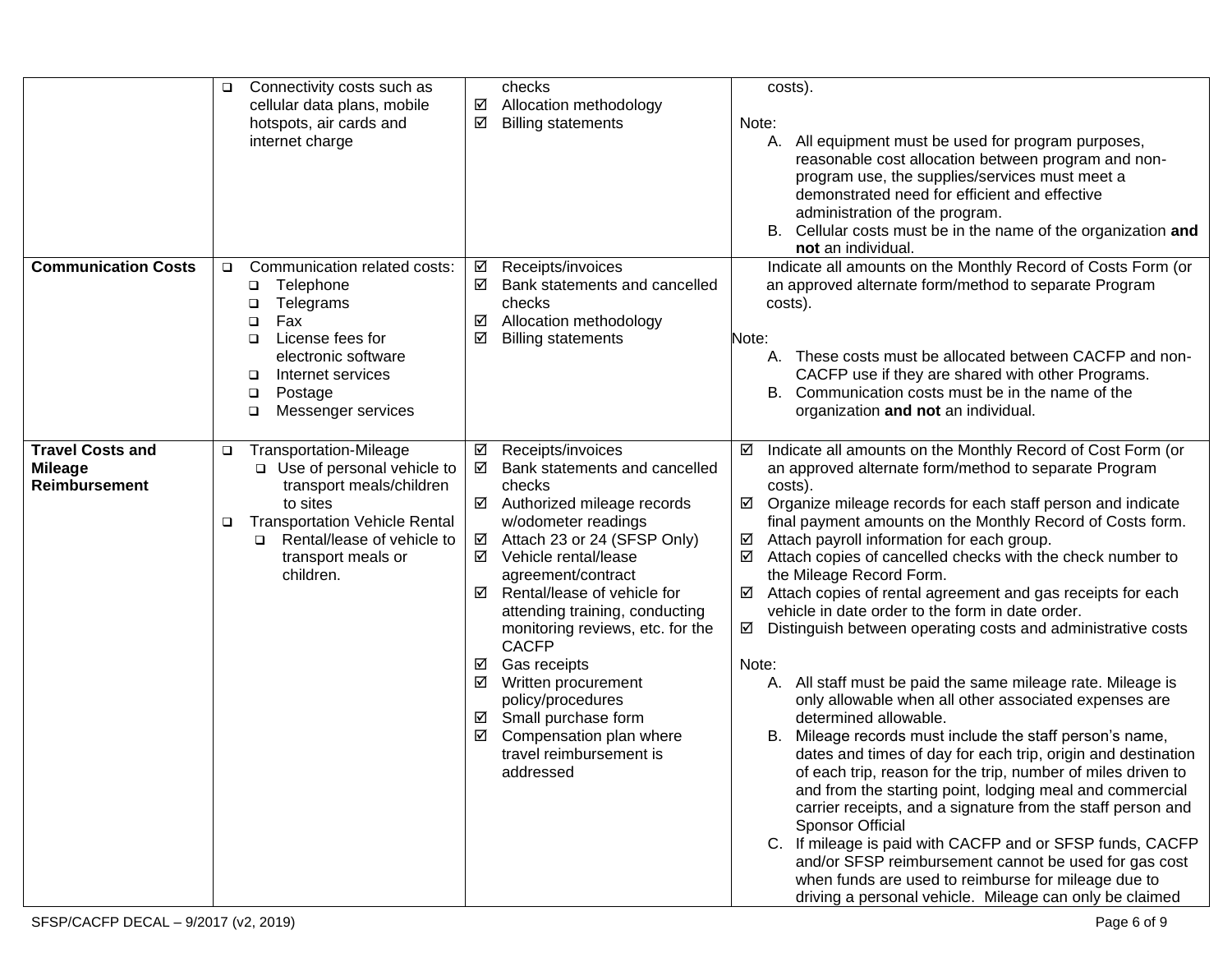|                                                                |                                                                                                                                                                                                                               |                                                                                                                                                                                                                                                                                                                                                               | when personal vehicles (owned by the individual or the<br>organization) are used.                                                                                                                                                                                                                                                                                                                                                                                                                                                                                                                                                                                                                                                                                                                                                                                            |
|----------------------------------------------------------------|-------------------------------------------------------------------------------------------------------------------------------------------------------------------------------------------------------------------------------|---------------------------------------------------------------------------------------------------------------------------------------------------------------------------------------------------------------------------------------------------------------------------------------------------------------------------------------------------------------|------------------------------------------------------------------------------------------------------------------------------------------------------------------------------------------------------------------------------------------------------------------------------------------------------------------------------------------------------------------------------------------------------------------------------------------------------------------------------------------------------------------------------------------------------------------------------------------------------------------------------------------------------------------------------------------------------------------------------------------------------------------------------------------------------------------------------------------------------------------------------|
| <b>Contracted Costs</b>                                        | Purchased professional<br>$\Box$<br>services:<br>Accounting<br>❏<br>Legal<br>◻<br>Etc.<br>◻                                                                                                                                   | Receipts/invoices<br>☑<br>☑<br>Bank statements and cancelled<br>checks<br>☑<br>Allocation methodology<br>☑<br>Contract/agreement<br>☑<br>Written procurement<br>policy/procedures<br>☑<br>Procurement documentation<br>(small purchase form, formal<br>bid documents, contract, etc.)                                                                         | ☑ Indicate all amounts on the Monthly Record of Cost Form<br>(or an approved alternate form/method to separate<br>Program costs).<br>Note:<br>A. Includes costs for an audit, payroll fees, and maintenance<br>or repair service contacts on Program equipment not<br>captured in other cost categories.<br>B. Sponsoring organizations must properly allocate audit<br>costs between all organization activities/funding sources<br>when engaging with a Certified Public Accountant (CPA)<br>for an Organization-wide Audit.<br>C. Fees for filing the organization's corporate or nonprofit<br>status income taxes, such as filing a 990, are considered<br>general business expenses and are not allowable<br>Program expenses.<br>D. If utilities are included in the rental or lease agreement,<br>utilities should not be listed separately in this cost<br>category. |
| <b>Utilities and</b><br><b>Maintenance/Janitorial</b><br>Costs | Kitchen/Serving Area or<br>$\Box$<br>Office Space<br>Rental/lease<br>▫<br>kitchen/office space<br>Owned space<br>□<br>(Depreciation) - for<br>buildings owned by<br>organization<br>Utilities of kitchen/office<br>□<br>space | Receipts/invoices<br>☑<br>☑<br>Facility rental/lease agreement<br>☑<br>Bank statements and cancelled<br>checks<br>Allocation methodology<br>☑<br>☑<br>Recent utility bills for kitchen &<br>serving area<br>☑<br>Written procurement<br>policy/procedures<br>☑<br>Procurement documentation<br>(small purchase form, formal<br>bid documents, contract, etc.) | Indicate the monthly rental/lease amount on the Monthly<br>☑<br>Record of Cost Form (or an approved alternate form/method to<br>separate Program costs).<br>Maintain a copy of the executed (signed and dated) facility<br>☑<br>rental/lease agreement.<br>Note:<br>Rental/lease agreements and utility bills must be in the<br>А.<br>name of the organization and not an individual.<br>Organizations cannot rent to themselves, but must use the<br>В.<br>depreciation method to allocate and charge costs to<br>CACFP and/or SFSP.<br>Rental/lease agreement must clearly state whether utilities<br>are included in the rental/lease amount or not.                                                                                                                                                                                                                      |
| <b>Other and Special</b><br>Costs                              | Costs not specific in other<br>$\Box$<br>categories                                                                                                                                                                           | Receipts/invoices<br>☑<br>☑<br>Allocation methodology<br>$\Delta$<br>Bank statements and cancelled<br>checks<br>☑ Written procurement<br>policy/procedures<br>Procurement documentation<br>☑<br>(small purchase form)                                                                                                                                         | Indicate all amounts on the Monthly Record of Cost Form (or<br>☑<br>an approved alternate form/method to separate Program<br>costs).<br>These costs typically fall under administrative costs.<br>☑                                                                                                                                                                                                                                                                                                                                                                                                                                                                                                                                                                                                                                                                          |
| <b>Advertising &amp; Public</b><br><b>Relations</b>            | Advertising for:<br>$\Box$<br>Formal procurements                                                                                                                                                                             | Receipts/invoices<br>☑<br>Bank statements and cancelled<br>☑                                                                                                                                                                                                                                                                                                  | Indicate all amounts on the Monthly Record of Cost Form (or<br>☑<br>an approved alternate form/method to separate Program                                                                                                                                                                                                                                                                                                                                                                                                                                                                                                                                                                                                                                                                                                                                                    |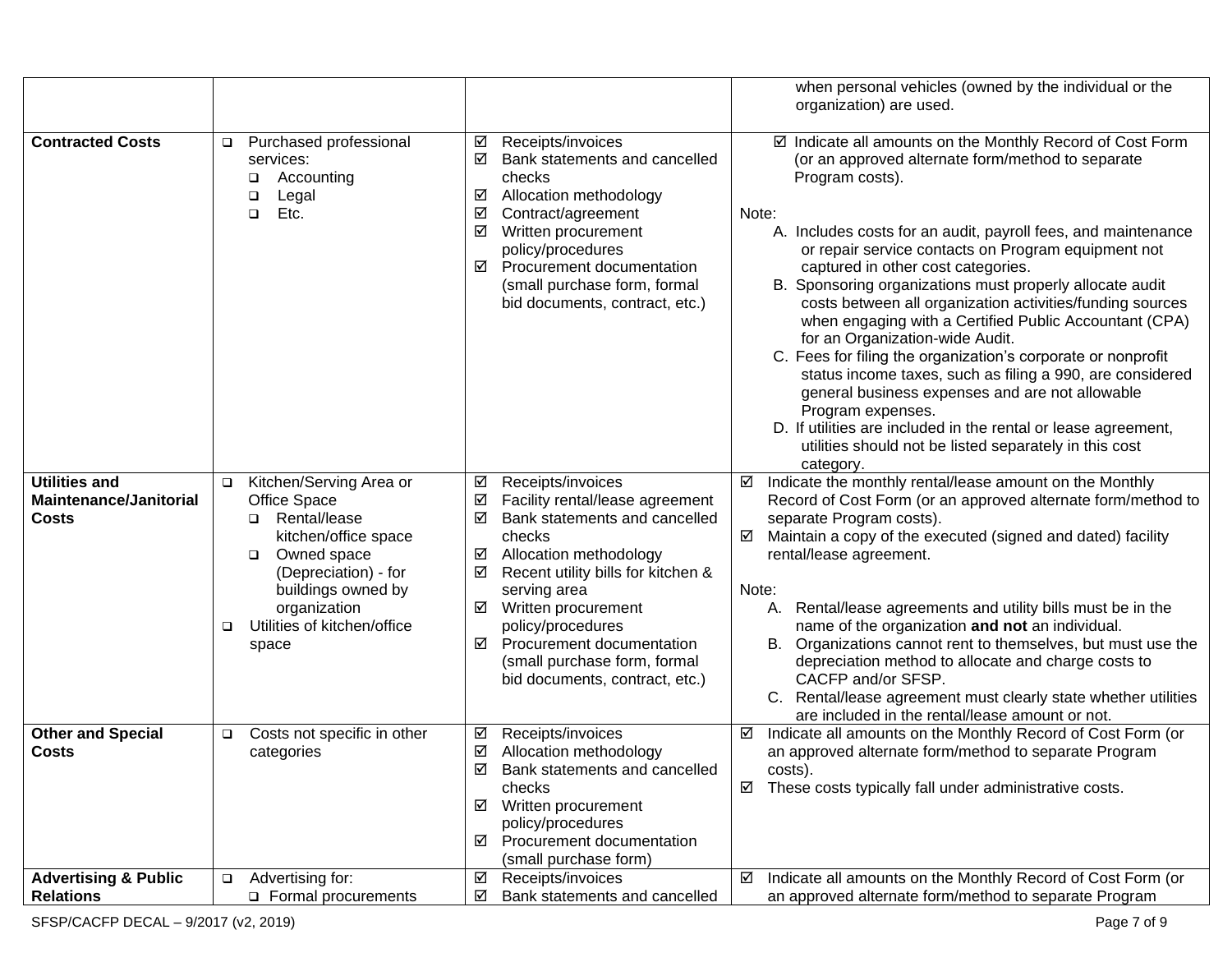|                              |        | $\Box$ Necessary public relations |   | checks                           |       | costs).                                                         |
|------------------------------|--------|-----------------------------------|---|----------------------------------|-------|-----------------------------------------------------------------|
|                              |        | costs                             | ☑ | Allocation methodology           |       |                                                                 |
|                              |        |                                   | ☑ | Written procurement              |       |                                                                 |
|                              |        |                                   |   | policy/procedures                |       |                                                                 |
|                              |        |                                   | ☑ | Procurement documentation        |       |                                                                 |
|                              |        |                                   |   | Procurement documentation        |       |                                                                 |
|                              |        |                                   |   | (small purchase form, formal bid |       |                                                                 |
|                              |        |                                   |   | documents, contract, etc.)       |       |                                                                 |
| <b>Meetings &amp;</b>        |        | Must cover Child Nutrition        | ☑ | Receipts/invoices                | ☑     | Indicate all amounts on the Monthly Record of Cost Form (or     |
| <b>Conferences</b>           |        | topics:                           | ☑ | Bank statements and cancelled    |       | an approved alternate form/method to separate Program           |
|                              |        | □ CACFP, SFSP, At-risk            |   | checks                           |       | costs).                                                         |
|                              |        | <b>Afterschool Meals</b>          | ☑ | Allocation methodology           |       |                                                                 |
|                              |        |                                   | ☑ | Procurement documentation        | Note: |                                                                 |
|                              |        |                                   |   | (small purchase form)            |       | Meetings/workshops that are not totally Program related<br>А.   |
|                              |        |                                   | ☑ | Travel itinerary and associated  |       | must be prorated based on the amount of time the                |
|                              |        |                                   |   | costs                            |       | workshop covers Child Nutrition topics.                         |
|                              |        |                                   | ☑ | Meeting agenda                   |       | B. These costs typically fall under administrative costs.       |
| <b>Participant Training</b>  | $\Box$ | Must cover Child Nutrition        | ☑ | Receipts/invoices                | ☑     | Indicate all amounts on the Monthly Record of Cost Form (or     |
| and Other Participant        |        | topics:                           | ☑ | Bank statements and cancelled    |       | an approved alternate form/method to separate Program           |
| <b>Support Costs</b>         |        | □ CACFP, SFSP, At-risk            |   | checks                           |       | costs).                                                         |
|                              |        | <b>Afterschool Meals</b>          | ☑ | Allocation methodology           |       |                                                                 |
|                              |        |                                   | ☑ | Procurement documentation        | Note: |                                                                 |
|                              |        |                                   |   | (small purchase form)            |       | When institutions/sponsors conduct participant training,<br>А.  |
|                              |        |                                   | ☑ | Travel itinerary and associated  |       | associated costs of facilities or equipment for training is     |
|                              |        |                                   |   | costs                            |       | included in this cost category.                                 |
|                              |        |                                   | ☑ | Meeting agenda                   |       |                                                                 |
|                              |        |                                   | ☑ | Declaration page, invoice or     |       |                                                                 |
|                              |        |                                   |   | quote                            |       |                                                                 |
| <b>Proposal Costs</b>        | $\Box$ | Costs for efficient               | ☑ | Receipts/invoices                |       | Indicate all amounts on the Monthly Record of Cost Form (or     |
|                              |        | SFSP/CACFP administration         | ☑ | Bank statements and cancelled    |       | an approved alternate form/method to separate Program           |
|                              |        |                                   |   | checks                           |       |                                                                 |
|                              |        |                                   |   |                                  |       | costs).                                                         |
|                              |        |                                   | ☑ | Allocation methodology           |       |                                                                 |
|                              |        |                                   | ☑ | Written procurement              |       |                                                                 |
|                              |        |                                   |   | policy/procedures                |       |                                                                 |
|                              |        |                                   | ☑ | Procurement documentation        |       |                                                                 |
|                              |        |                                   |   | (small purchase form, formal     |       |                                                                 |
|                              |        |                                   |   | bid documents, contract, etc.)   |       |                                                                 |
|                              |        |                                   | ☑ | Contract                         |       |                                                                 |
| <b>Publication, Printing</b> | $\Box$ | Reproduction of:                  | ☑ | Receipts/invoices                | ☑     | Indicate all amounts on the Monthly Record of Cost Form (or     |
| and Reproduction             |        | <b>Brochures</b><br>□             | ☑ | Cancelled checks and bank        |       | an approved alternate form/method to separate Program           |
|                              |        | Instruction booklets<br>□         |   | statements                       |       | costs).                                                         |
|                              |        | <b>Newsletters</b><br>□           | M | Allocation methodology           |       |                                                                 |
|                              |        |                                   | ☑ | Written procurement              | Note: |                                                                 |
|                              |        |                                   |   | policy/procedures                | ☑     | Ensure receipts for costs include the name (title) of the form, |
|                              |        |                                   | ☑ | Procurement documentation        |       | instruction booklet, or handbook duplicated, and the quantity.  |
|                              |        |                                   |   | (small purchase form, include    |       |                                                                 |